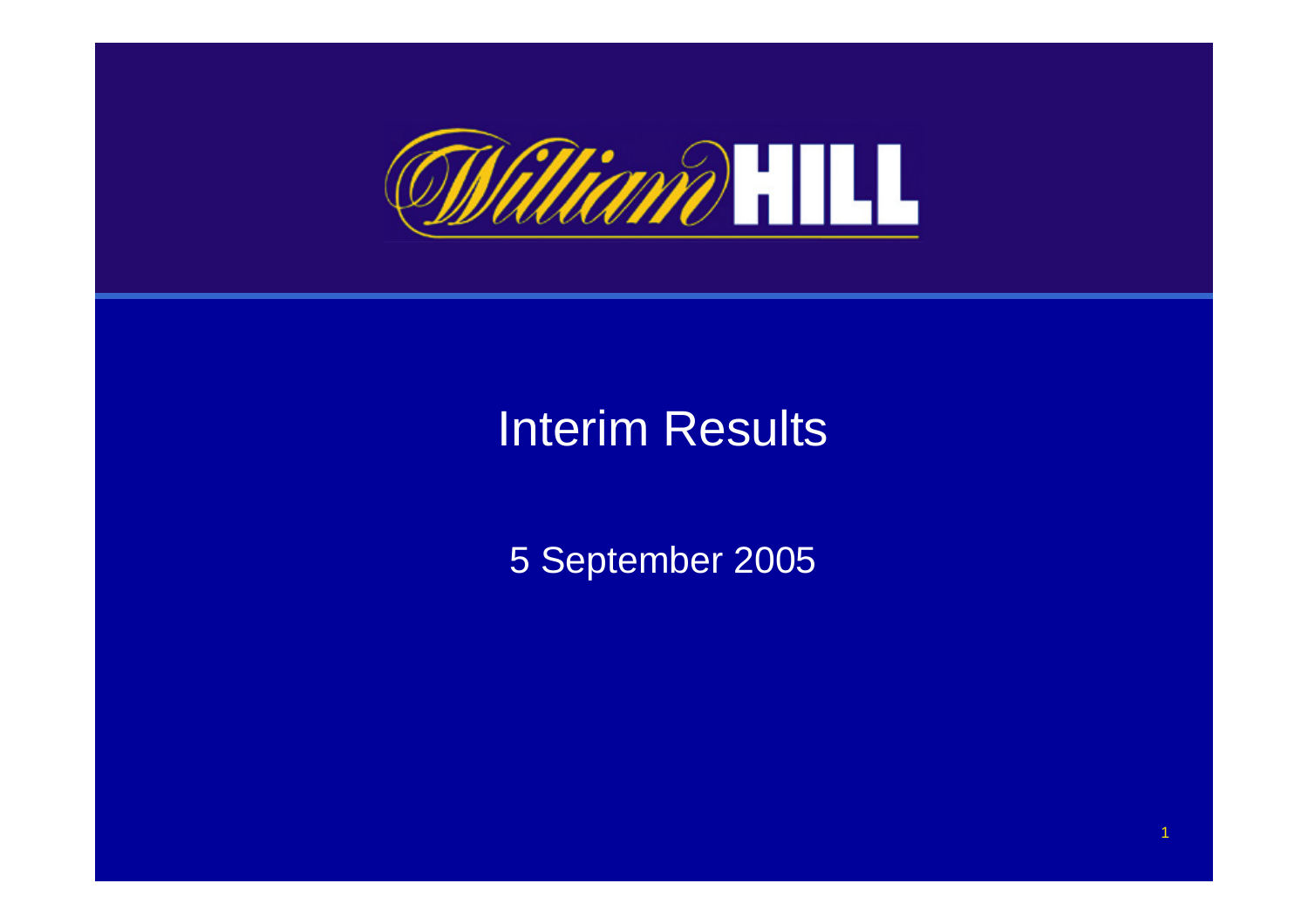

This presentation contains certain statements that are or may be forward-looking regarding the Group's financial position and results, business strategy, plans and objectives. Such statements involve risk and uncertainty because they relate to future events and circumstances, and there are accordingly a number of factors which might cause actual results and performance to differ materially from those expressed or implied by such statements.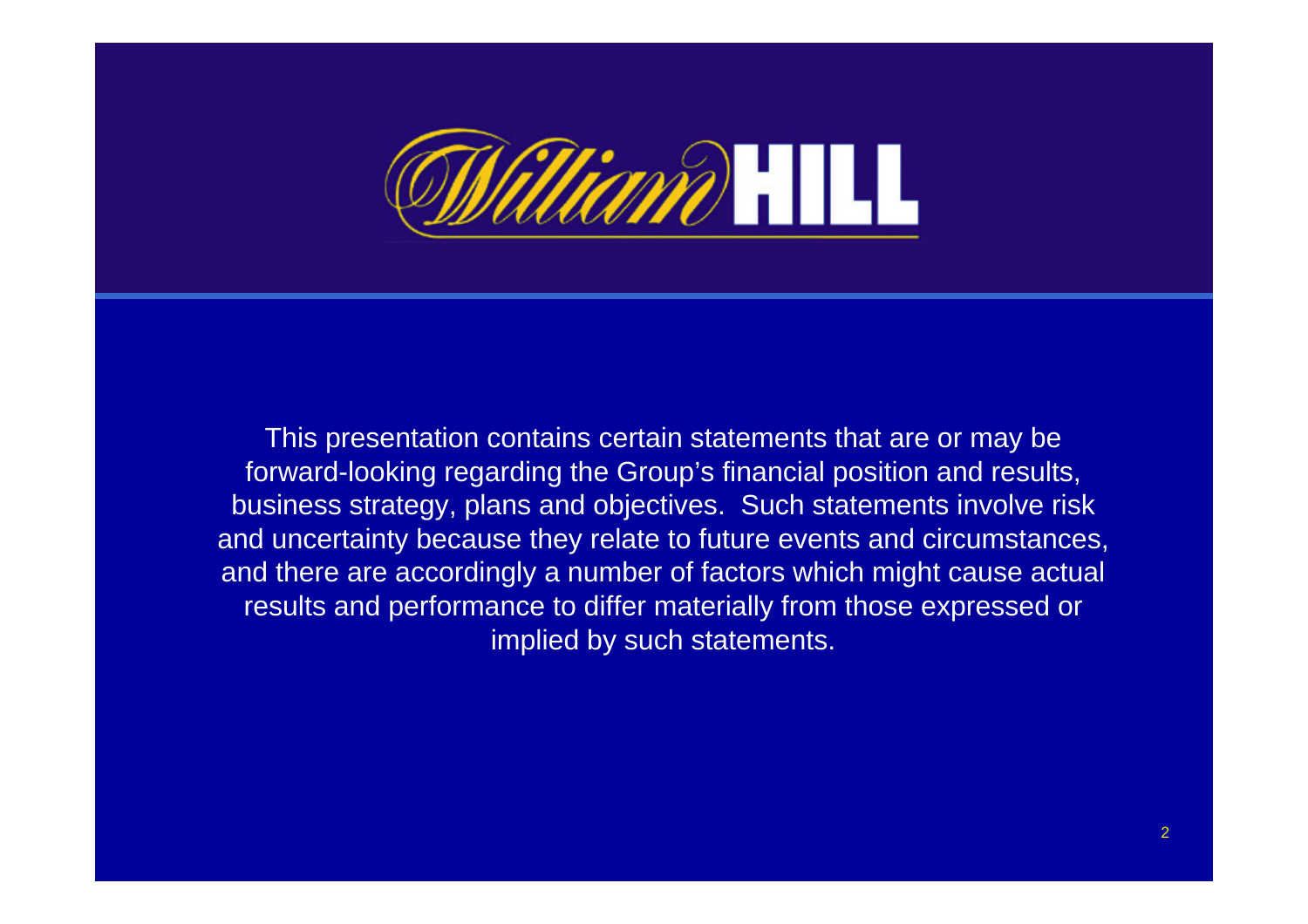

#### Highlights & Development David Harding

Detailed Financials

Stanley Integration **Capital Structure Capital Structure Capital Structure Capital Structure Capital Structure Capital Structure C** Current Trading

Shai Wasani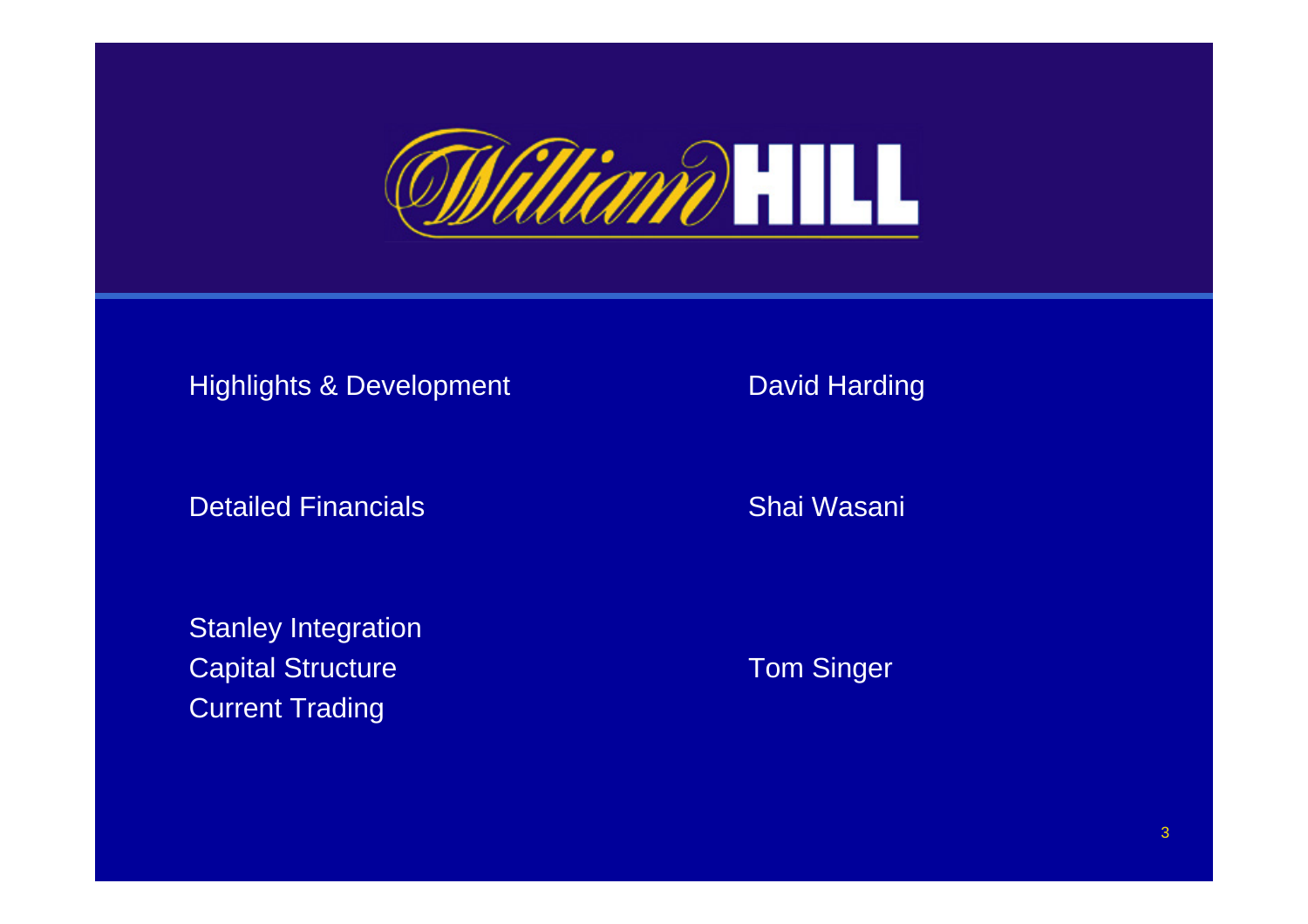

# David Harding

Chief Executive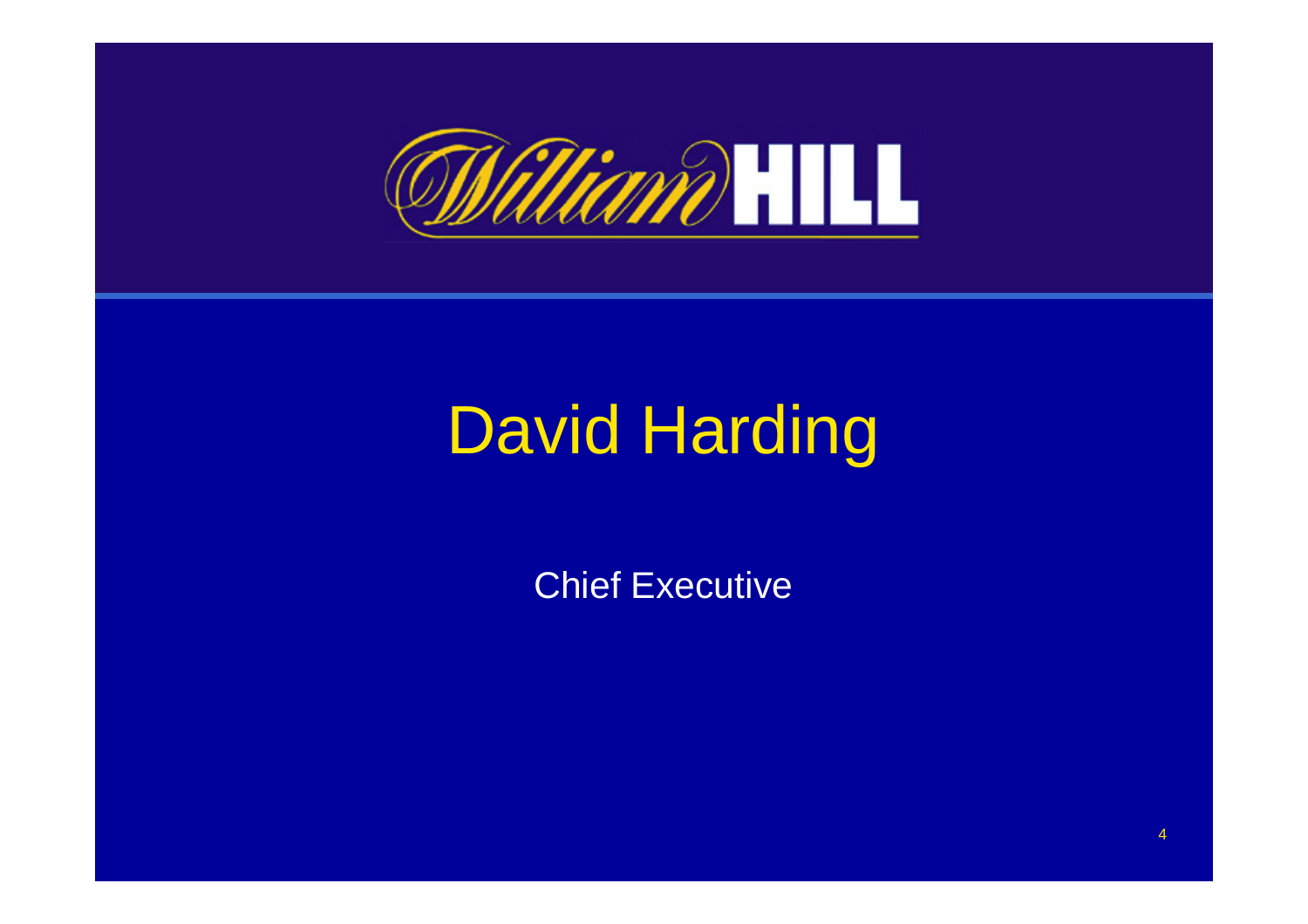

## **Highlights**

- •Flat gross win despite tough comparators
- •Profit impact limited by good cost management
- •All technology programmes on track
- •Stanley acquisition complete and integration underway
- •• **Positive forward indicators**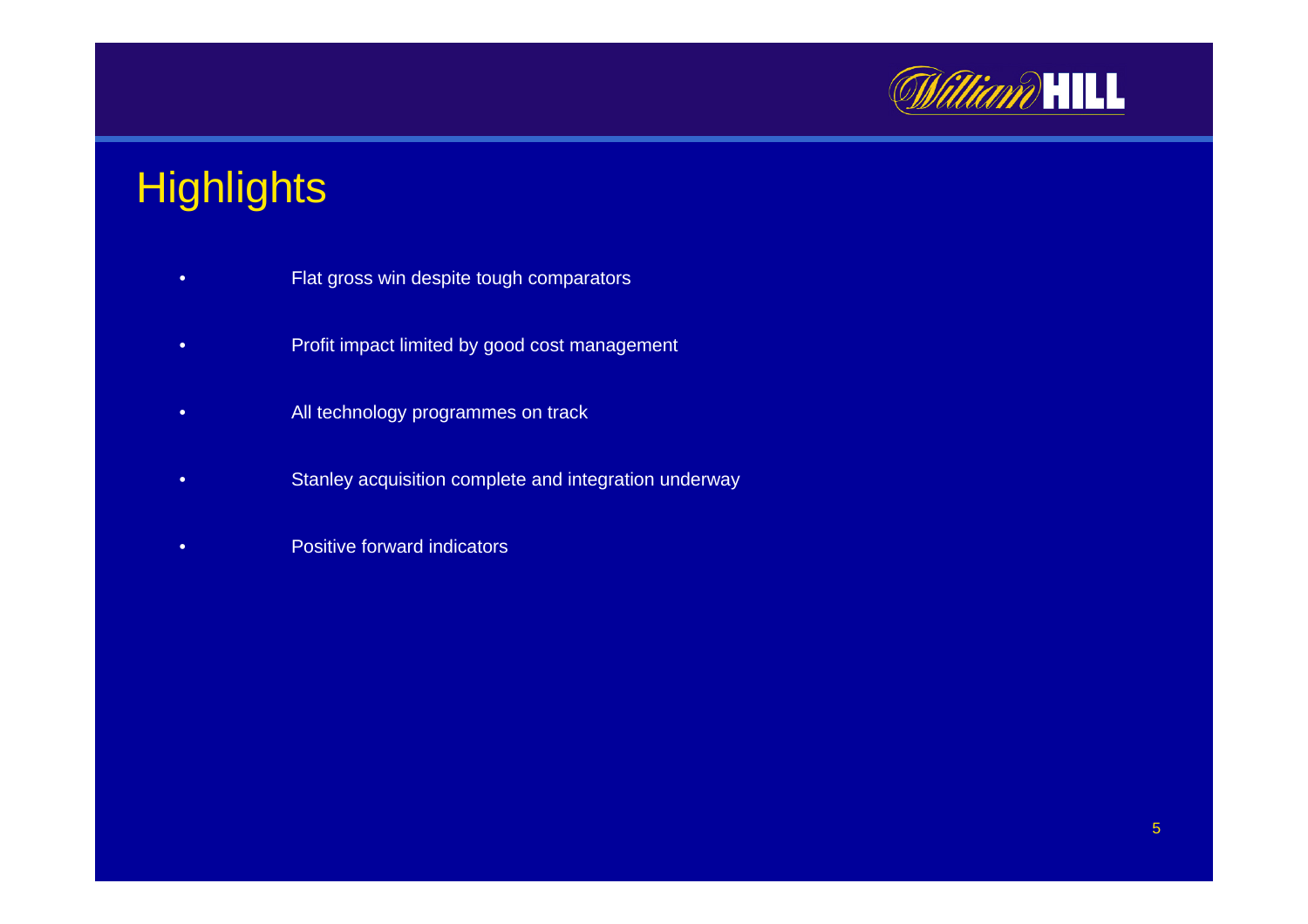

### Flat gross win despite tough comparators

#### • $\bullet$   $\qquad \qquad$  Poor racing and sports results reduce margins in all channels

| GW% | Retail            | OTC | Down | 2 pts     |
|-----|-------------------|-----|------|-----------|
|     | Telephone'        |     | Down | 4 pts     |
|     | <b>Sportsbook</b> |     | Down | $1.3$ pts |

#### •• Balanced by strong FOBT growth

Gross wins up 51% (53% i ncluding Stanley) Average weekly net profit per t erminal £400 Average terminals 5710

#### • And strong Casino/Poker growth Gross wins up 31% All UK/Europe (USA <1%)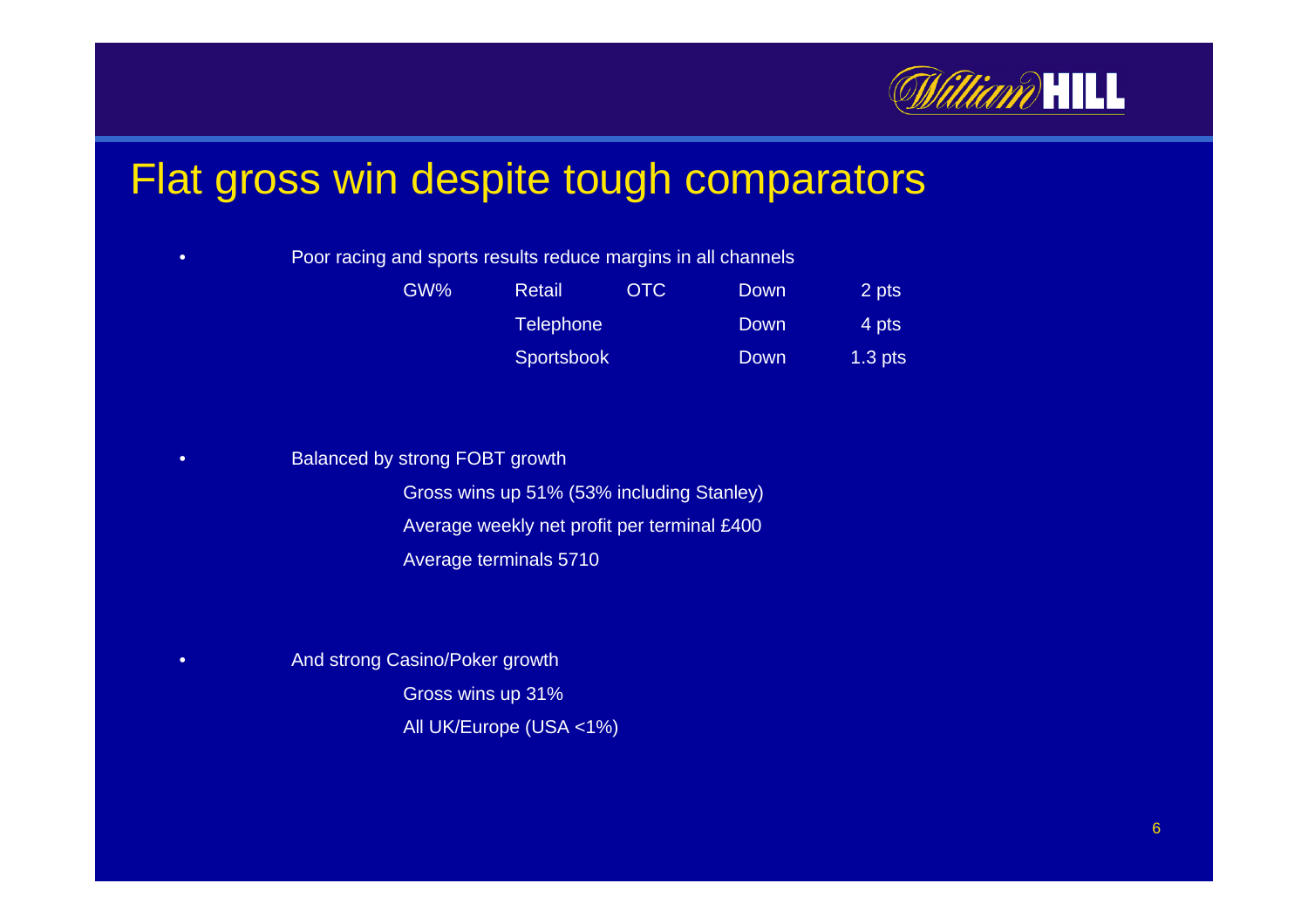

### Profit impact limited by good cost management

Operating expense growth (excluding exceptional s)

4.6% (6% including Stanley)

### All technology programmes on track

LBOs fitted with EPOS 950 LBOs fitted with text 1150 Future IT projects **CALC EXECUTE:** Q1 deliverables Random number generated products **Congoing** Congoing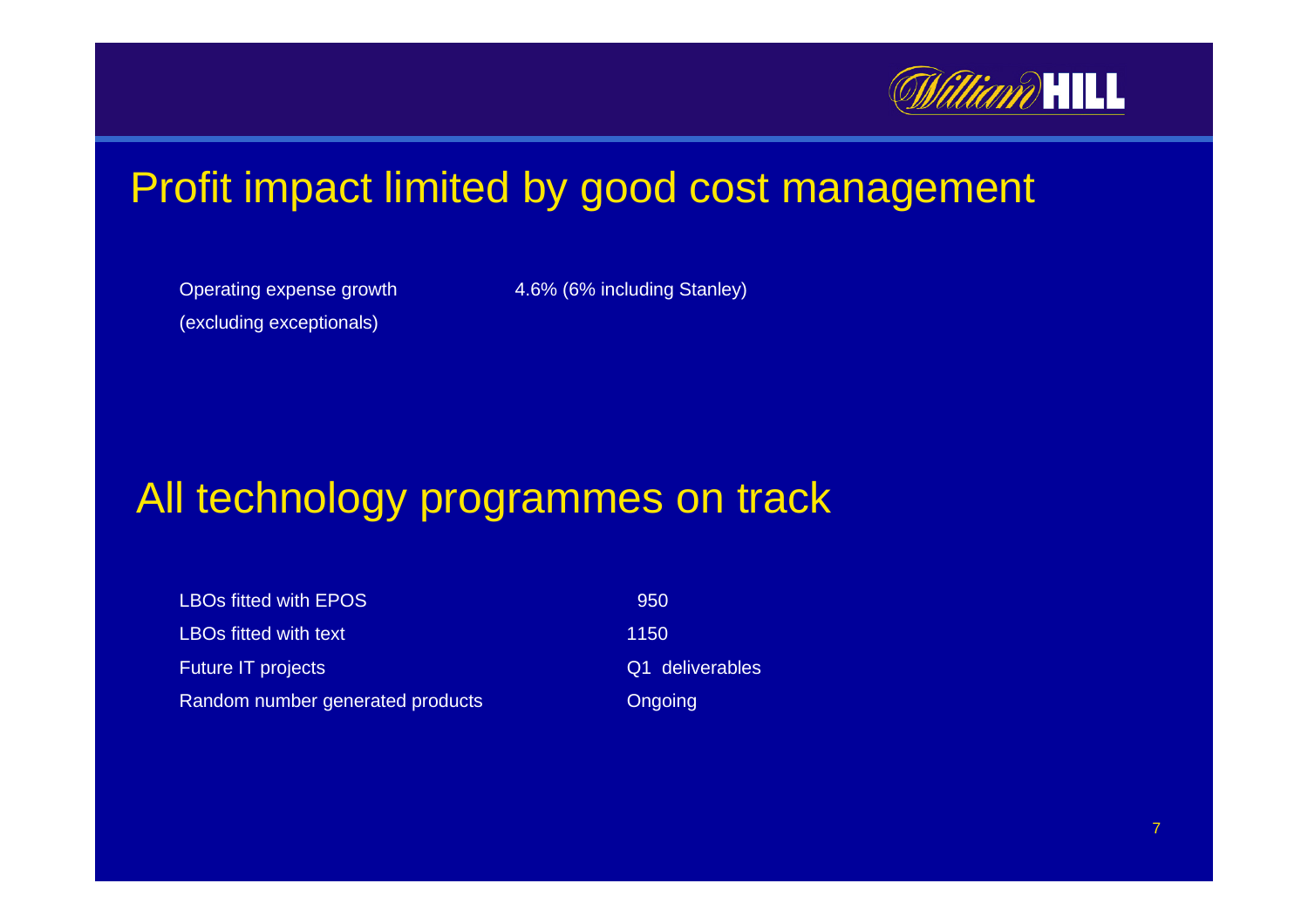

#### Positive Forward Indicators

•

•

Retail

(merged estate)

•• The Mew terminals and contract terms

- •Full RTP benefits
- WHTV second channel
- •Accelerated estate development
- •Stanley synergies
- •• GPT in Ireland

#### Telephone **• Intervention of the Underlying account recruitment**

- **Greece**
- •Cross sell Ireland/Channel Islands
- Underlying account recruitment
- •Poker/Casi no
- •Java mobil e
- •WHTV red button
- Data/cost of content
- •World Cup/technology enhancement
- •• International

**Interactive** 

**Other** ria de la construcción de la construcción de la construcción de la construcción de la construcción de la const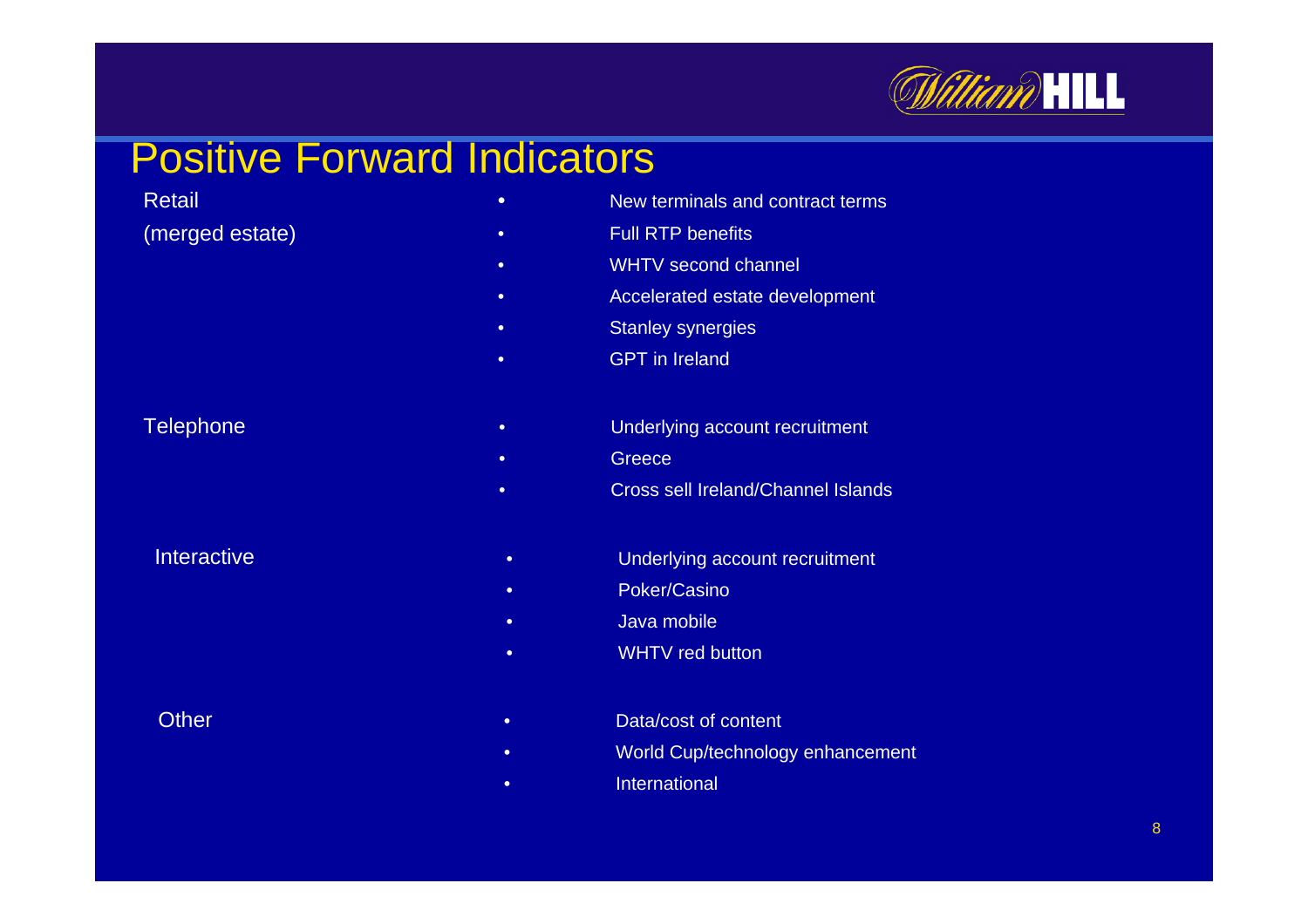

# Shai Wasani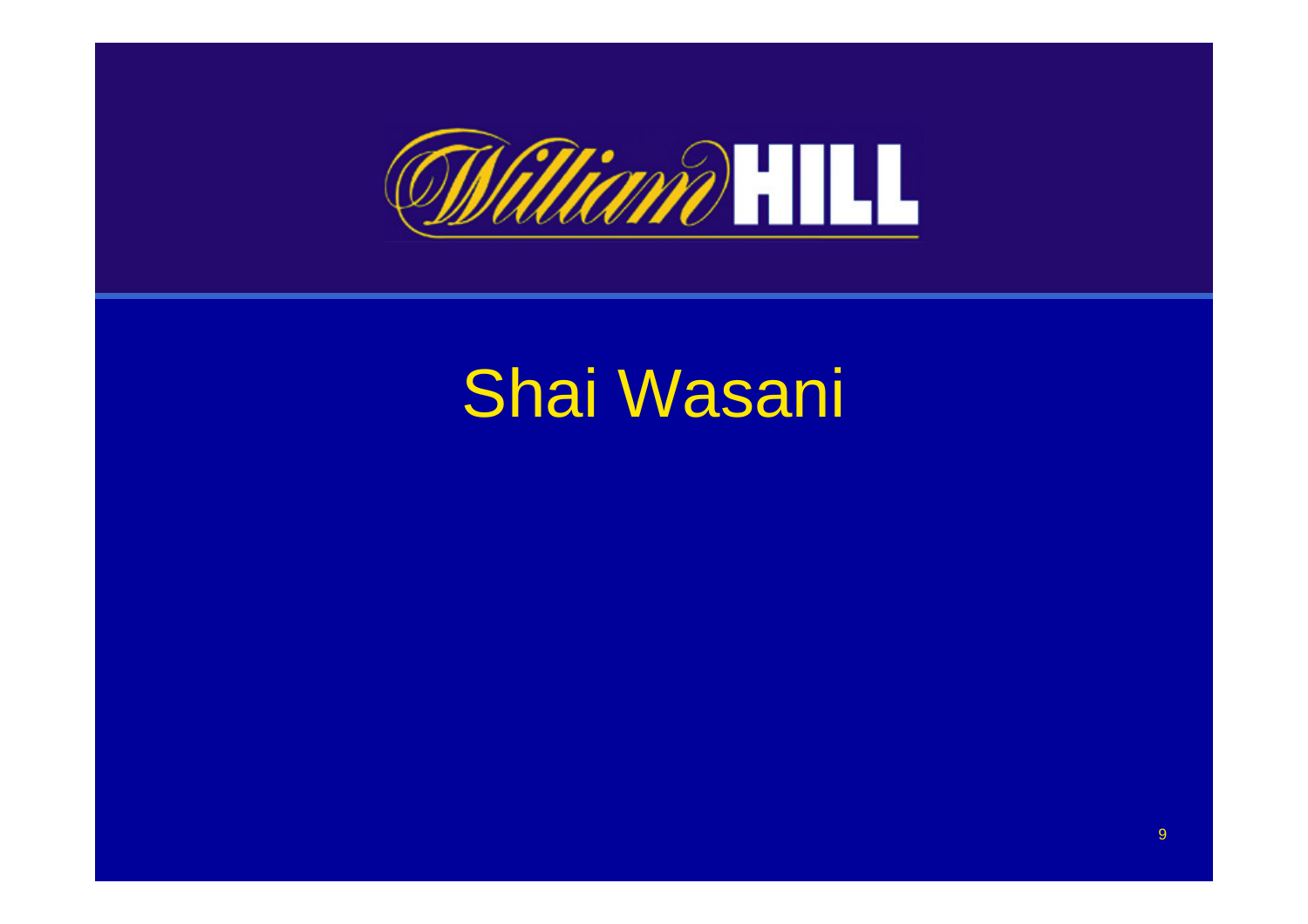

#### Summary of Financial Results H1 2005 v H1 2004

|                                                  | W Hill         | Stanley     | H1, 2005 | H1, 2004                    | <u>Var %</u>   | <u>Var %</u>   | FY 2004    |
|--------------------------------------------------|----------------|-------------|----------|-----------------------------|----------------|----------------|------------|
|                                                  | E <sub>m</sub> | $E_{\rm m}$ | $E_{m}$  | $E_{m}$                     | Excl.          | <u>Incl.</u>   | $E_m$      |
|                                                  |                |             |          | $(restated)$ <sup>(3)</sup> | <b>Stanley</b> | <b>Stanley</b> | (restated) |
|                                                  |                |             |          |                             |                |                |            |
| Turnover <sup>(1)</sup>                          | 4,989.6        | 64.9        | 5,054.5  | 3,886.6                     | 28             | 30             | 8,287.7    |
| Gross win (2)                                    | 381.0          | 2.4         | 383.4    | 382.1                       | (0)            | $\overline{0}$ | 722.1      |
| Gross win % - betting business                   | 6.9%           | 3.7%        | 6.9%     | 8.9%                        |                |                | 7.9%       |
|                                                  |                |             |          |                             |                |                |            |
| GPT, duties, levies, royalties and related costs | (85.0)         | (0.6)       | (85.6)   | (85.2)                      | (0)            | $\overline{0}$ | (160.7)    |
|                                                  |                |             |          |                             |                |                |            |
| <b>Gross Profit (Contribution)</b>               | 296.0          | 1.8         | 297.8    | 296.9                       | (0)            | $\overline{0}$ | 561.4      |
| Net operating expenses                           | (173.7)        | (2.2)       | (175.9)  | (166.0)                     | (5)            | (6)            | (330.4)    |
| Associate income                                 | 2.0            | 0.0         | 2.0      | 1.6                         | 25             | 25             | 3.1        |
| <b>EBIT</b> excluding exceptional items          | 124.3          | (0.4)       | 123.9    | 132.5                       | (6)            | (6)            | 234.1      |
| <b>EBITDA</b> excluding exceptional items        |                |             | 133.2    | 140.4                       |                | (5)            | 250.3      |

1.Includes casino drop and AWP cash-box- net of VAT

2.Includes casino drop and AWP cash-in-box inclusive of VAT

3.Restatement of share-based remuneration costs on the adoption of F RS 20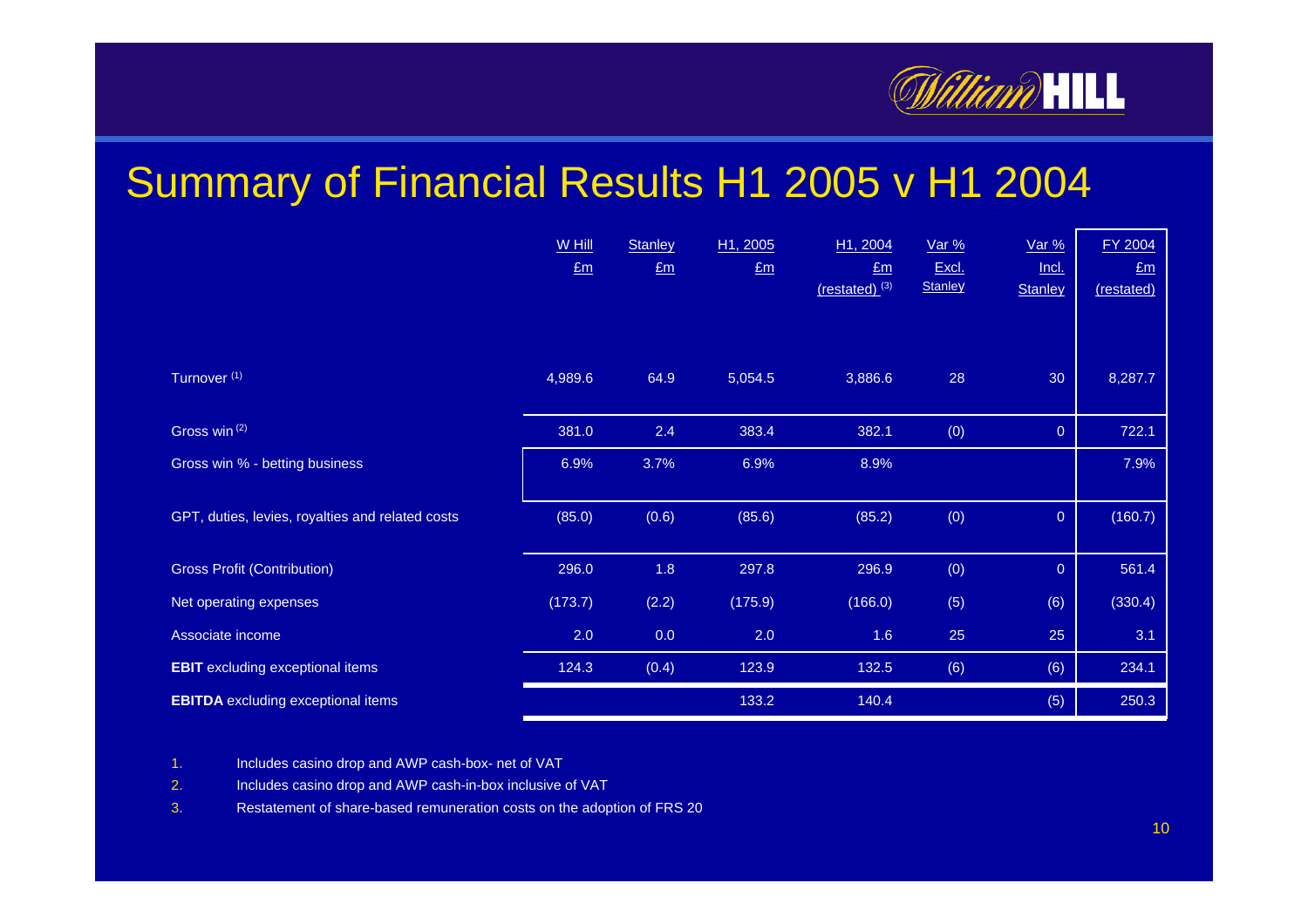

## Total Group Summary of Earnings and Dividends H1 2005 v H1 2004 Excluding Exceptionals

|                                                     | H <sub>1</sub> , 2005 | H <sub>1</sub> , 2004 | <b>Movement</b> | <b>FY 2004</b> |
|-----------------------------------------------------|-----------------------|-----------------------|-----------------|----------------|
|                                                     | $E_{\rm m}$           | Em                    | $\frac{9}{6}$   | E <sub>m</sub> |
|                                                     |                       | (restated)            |                 | (restated)     |
|                                                     |                       |                       |                 |                |
| Profit before interest and taxation                 | 123.9                 | 132.5                 | (6)             | 234.1          |
| Net interest payable                                | (14.7)                | (12.8)                |                 | (26.7)         |
| Profit before taxation                              | 109.2                 | 119.7                 | (9)             | 207.4          |
|                                                     |                       |                       |                 |                |
| <b>Taxation</b>                                     | (33.9)                | (34.5)                |                 | (57.6)         |
| Profit after taxation                               | 75.3                  | 85.2                  | (12)            | 149.8          |
| Interim dividend                                    | $(23.8)$ (1)          | (22.4)                |                 | (65.1)         |
| <b>Retained earnings</b>                            | 51.5                  | 62.8                  |                 | 84.7           |
|                                                     |                       |                       |                 |                |
| Earnings per share adjusted to exclude exceptionals |                       |                       |                 |                |
| (pence)                                             | $19.2^{(2)}$          | 20.4                  | (6)             | 36.5           |
| Interim dividend per share (pence)                  | 6.1                   | 5.5                   | 11              | 16.5           |

1. Based on 390.5m shares qualifying for the interim dividend

2. Based on basic weighted average number of shares during the period of 392.1m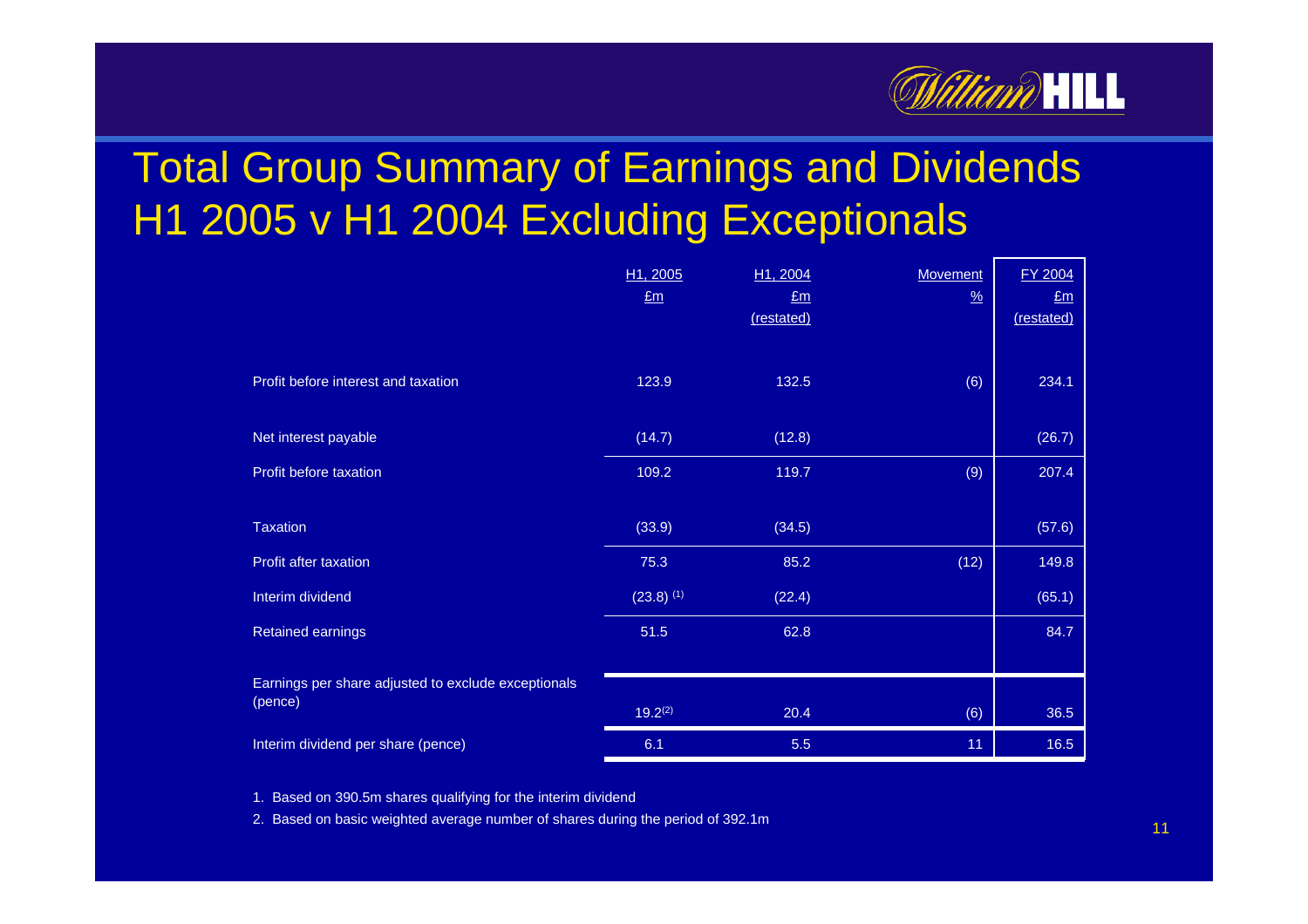

### Total Group Summary of Earnings and Dividends H1 2005 v H1 2004

|                                     | <b>Before</b> | Exceptional  | H <sub>1</sub> , 2005 | H1, 2004   | <b>Movement</b> | <b>FY 2004</b> |
|-------------------------------------|---------------|--------------|-----------------------|------------|-----------------|----------------|
|                                     | Exceptional   | <b>Items</b> | Em                    | Em         | $\frac{9}{6}$   | Em             |
|                                     | <b>Items</b>  | $E_m$        |                       | (restated) |                 | (restated)     |
|                                     | Em            |              |                       |            |                 |                |
| Profit before interest and taxation | 123.9         | (7.2)        | 116.7                 | 132.5      | (12)            | 234.1          |
| Net interest payable                | (14.7)        | (2.3)        | (17.0)                | (12.8)     |                 | (26.7)         |
| Profit before taxation              | 109.2         | (9.5)        | 99.7                  | 119.7      | (17)            | 207.4          |
|                                     |               |              |                       |            |                 |                |
| Taxation                            | (33.9)        | 1.8          | (32.1)                | (34.5)     |                 | (57.6)         |
| Profit after taxation               | 75.3          | (7.7)        | 67.6                  | 85.2       | (21)            | 149.8          |
| Interim dividend                    | (23.8)        | 0.0          | (23.8)                | (22.4)     |                 | (65.1)         |
|                                     |               |              |                       |            |                 |                |
| Retained earnings                   | 51.5          | (7.7)        | 43.8                  | 62.8       |                 | 84.7           |
|                                     |               |              |                       |            |                 |                |
| Earnings per share (pence)          |               |              |                       |            |                 |                |
| <b>Basic</b>                        |               |              | 17.2 <sup>(1)</sup>   | 20.4       |                 | 36.5           |
| <b>Diluted</b>                      |               |              | 16.9 <sup>(1)</sup>   | 20.0       |                 | 35.9           |

1.Basic and diluted earnings per share based upon 392.1m and 399.2m shares, respectively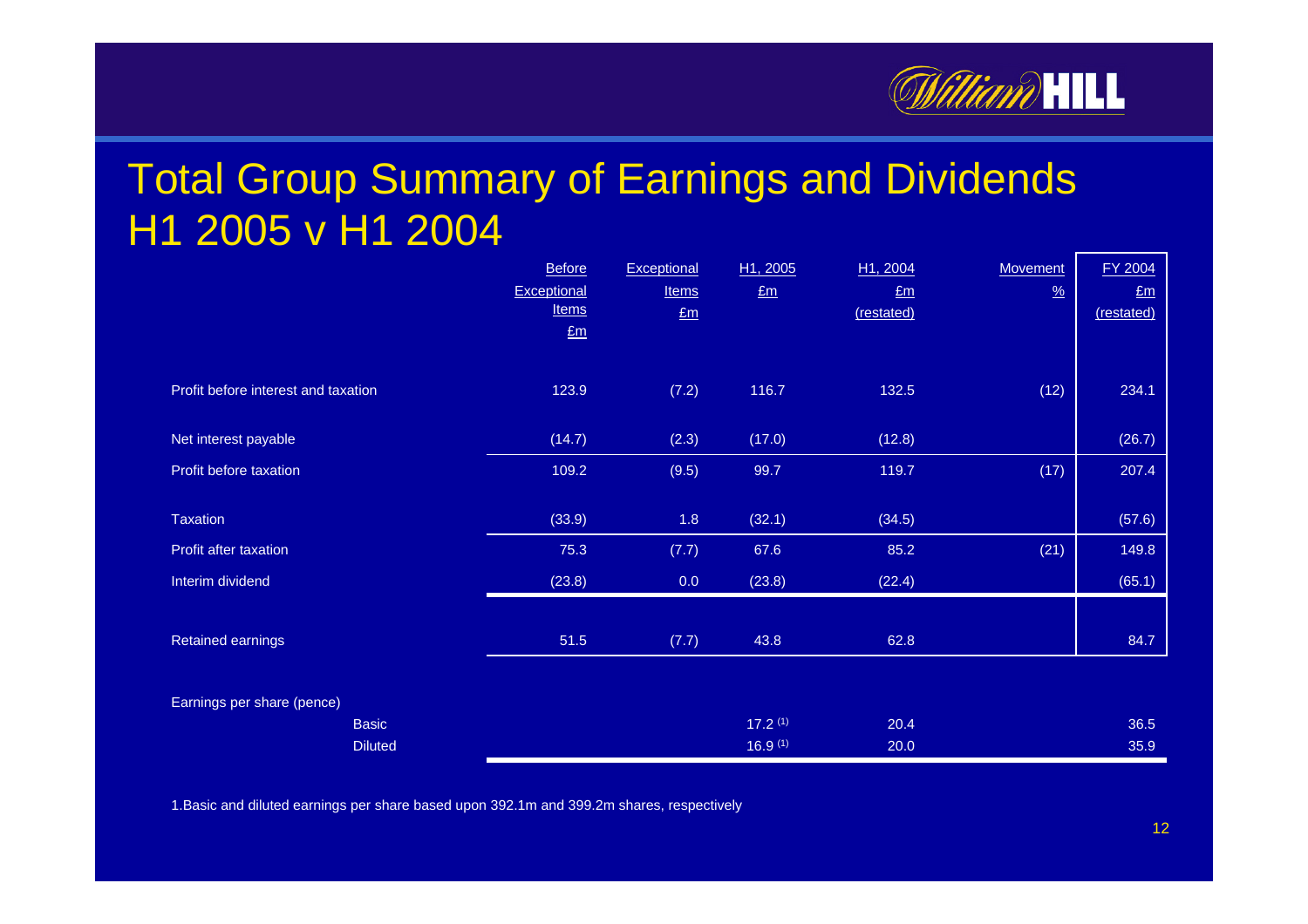

### Analysis of Gross Win excl Stanley Retail H1 2005 v H1 2004

|             |                      |       | <u>H1 2005</u> |       | <u>H1, 2004</u>          |                           |
|-------------|----------------------|-------|----------------|-------|--------------------------|---------------------------|
|             |                      | Em    | % mix          | Em    | % mix                    | Movement<br>$\frac{9}{6}$ |
| Retail      |                      |       |                |       |                          |                           |
|             | <b>OTC</b>           | 198.9 | 52             | 224.8 | 59                       | (12)                      |
|             | FOBTs (1)/AWPs (2)   | 88.1  | 23             | 66.0  | 17                       | 33                        |
|             | Total                | 287.0 | 75             | 290.8 | 76                       | (1)                       |
|             |                      |       |                |       |                          |                           |
| Telephone   |                      | 28.6  | $\overline{8}$ | 34.6  | $\mathsf g$              | (17)                      |
| Interactive |                      |       |                |       |                          |                           |
|             | Sportsbook/Arcade/TV | 29.3  | $\overline{8}$ | 28.0  | $\overline{\mathcal{I}}$ | $\overline{5}$            |
|             | Casino/Poker         | 32.6  | $\overline{9}$ | 24.9  | $\overline{7}$           | 31                        |
|             |                      | 61.9  | 16             | 52.9  | 14                       | $17$                      |
| Other $(3)$ |                      | 3.5   | $\overline{1}$ | 3.8   | $\overline{1}$           | (8)                       |
|             |                      | 381.0 | 100            | 382.1 | 100                      | $\mathbf 0$               |
|             |                      |       |                | (4)   |                          |                           |

1.Average number of F OBTs H1 2005; 5,710 (H1 2004: 3,658)

2.Average number of AWPs H1 2005: 468 (H1 2004: 2,020)

3.Includes Greyhound Stadia, Course and Group Promotions

4.Euro 2004 contributed £10m in H1 2004 and £1.1m in H2 2004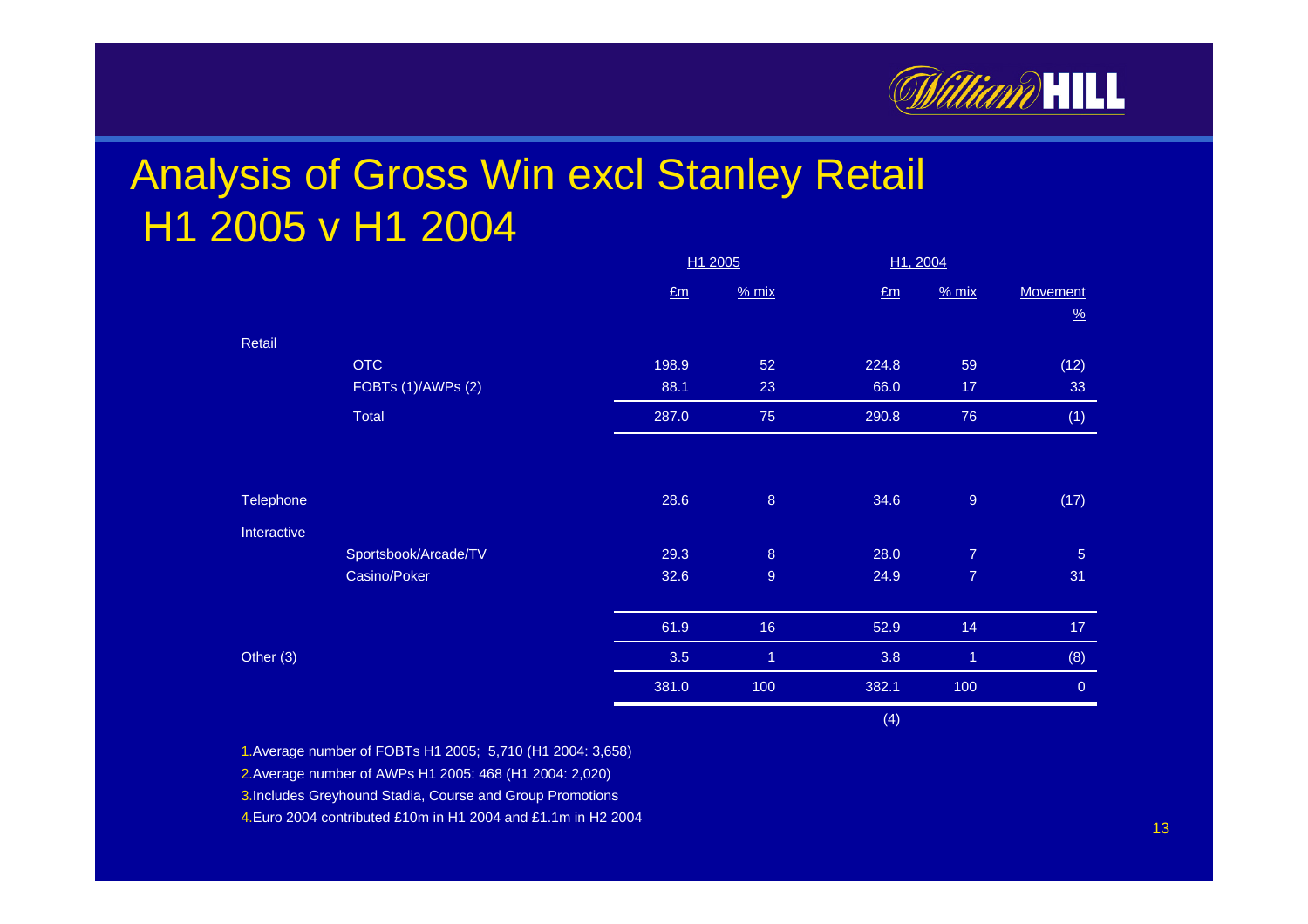

#### Duty, Levies and Other Costs of Sales excl Stanley Retail H1 2005 v H1 2004

|                                           | H1 2005 £m | H1, 2004 £m | <b>Movement</b><br>$\frac{9}{6}$ |
|-------------------------------------------|------------|-------------|----------------------------------|
|                                           |            |             |                                  |
| Gross win                                 | 381.0      | 382.1       | $\overline{0}$                   |
| <b>GPT</b>                                | (51.4)     | (51.6)      | $\overline{0}$                   |
| Levies                                    | (14.1)     | (15.3)      | $\boldsymbol{8}$                 |
|                                           |            |             |                                  |
| Vat, royalties, free bets and other costs | (19.5)     | (18.3)      | (7)                              |
| <b>Gross profit (Contribution)</b>        | 296.0      | 296.9       | $\overline{0}$                   |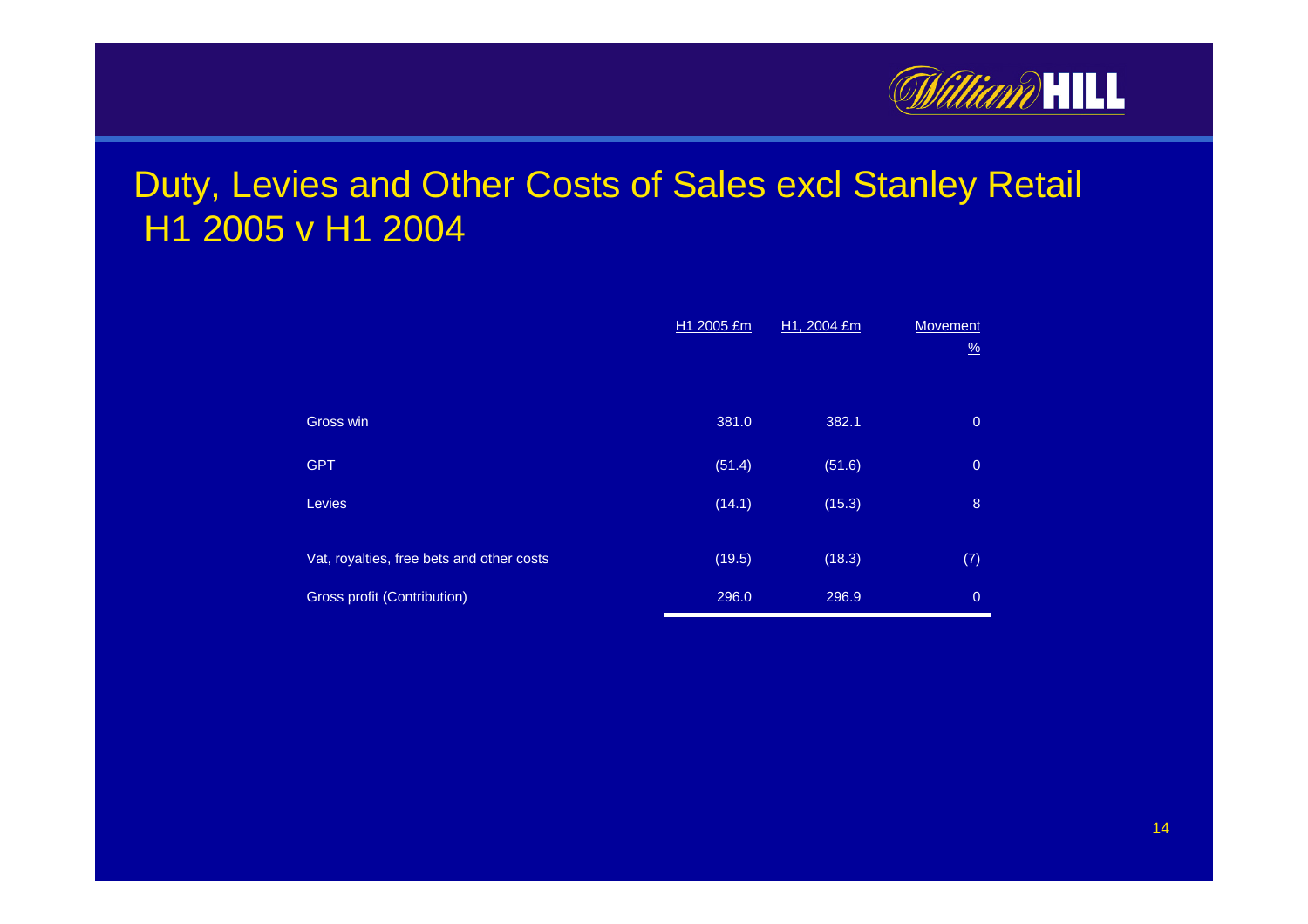

## Profit Conversion H1 2005 v H1 2004 (Operating profit a % of gross win)

|                  | H <sub>1</sub> 2005<br>$\frac{9}{6}$ | <b>FY 2004</b><br>$\frac{9}{6}$ | <b>FY 2003</b><br>$\frac{9}{6}$ |
|------------------|--------------------------------------|---------------------------------|---------------------------------|
| <b>Retail</b>    | 30.8                                 | 30.2                            | 30.1                            |
| <b>Telephone</b> | 27.3                                 | 36.7                            | 39.3                            |
| Interactive      | 51.2                                 | 48.7                            | 43.7                            |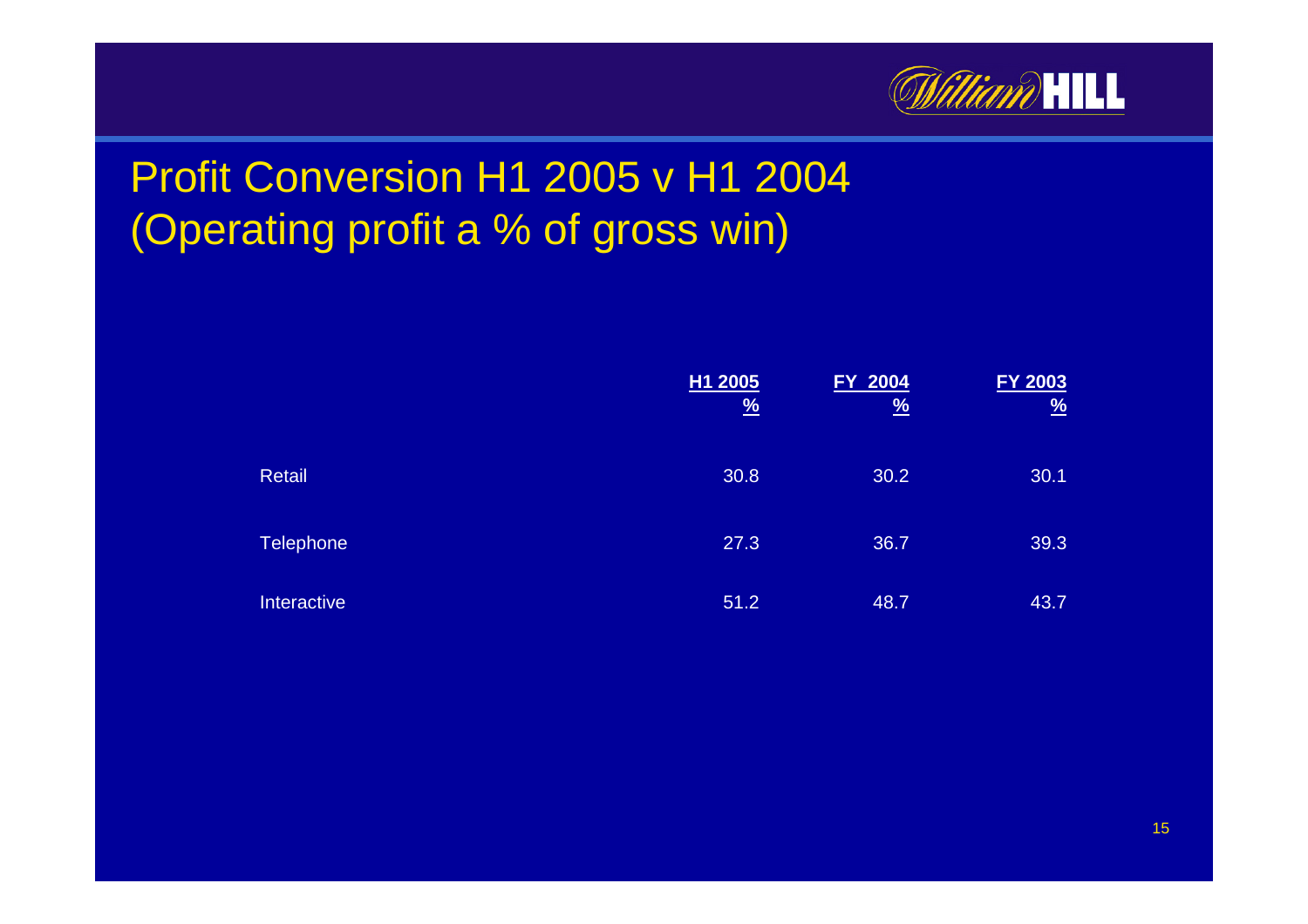

**Movement**

#### **H1, 2005 Net Operating Expenses excl Stanley Retail** H1 2005 v H1 2004**H1, 2004 £m**

| ZUUJ V H<br><b>ZUU4</b>                    |                        | Em      | £m<br>(restated) | $\frac{9}{6}$ |
|--------------------------------------------|------------------------|---------|------------------|---------------|
| <b>Staff costs</b>                         |                        | 85.4    | 84.6             | (1)           |
| Property costs                             |                        | 26.6    | 24.2             | (10)          |
| Depreciation                               |                        | 9.3     | 7.9              | (19)          |
| Pictures and data                          |                        | 10.7    | 9.7              | (10)          |
| Advertising and sponsorship                |                        |         |                  |               |
| Routine                                    | Retail/Telephone/Group | 4.1     | 3.8              | (7)           |
|                                            | Interactive            | 6.0     | 5.2              | (16)          |
| <b>Euro 2004</b>                           |                        | ×.      | 1.0              | 100           |
| AWP/FOBT rental and installation costs     |                        | 2.7     | 4.9              | 44            |
| Finance charges (incl chargebacks)         |                        | 2.9     | 2.6              | (13)          |
| <b>RTP</b> related costs                   |                        | $\sim$  | 1.2              | 100           |
| <b>Communications</b>                      |                        | 3.5     | 3.8              | 9             |
| Legal and consultancy                      |                        | 4.0     | 2.3              | (75)          |
| Other (1)                                  |                        | 18.5    | 14.9             | (24)          |
| <b>Operating expenses</b>                  |                        | 173.7   | 166.0            | (5)           |
| Less: costs allocated to trading divisions |                        | (167.4) | (160.7)          | (4)           |
| Central costs                              |                        | 6.3     | 5.3              | (19)          |

1.Includes printing and stationery, cleaning and miscellaneous other costs

2.Primarily central support functions and property costs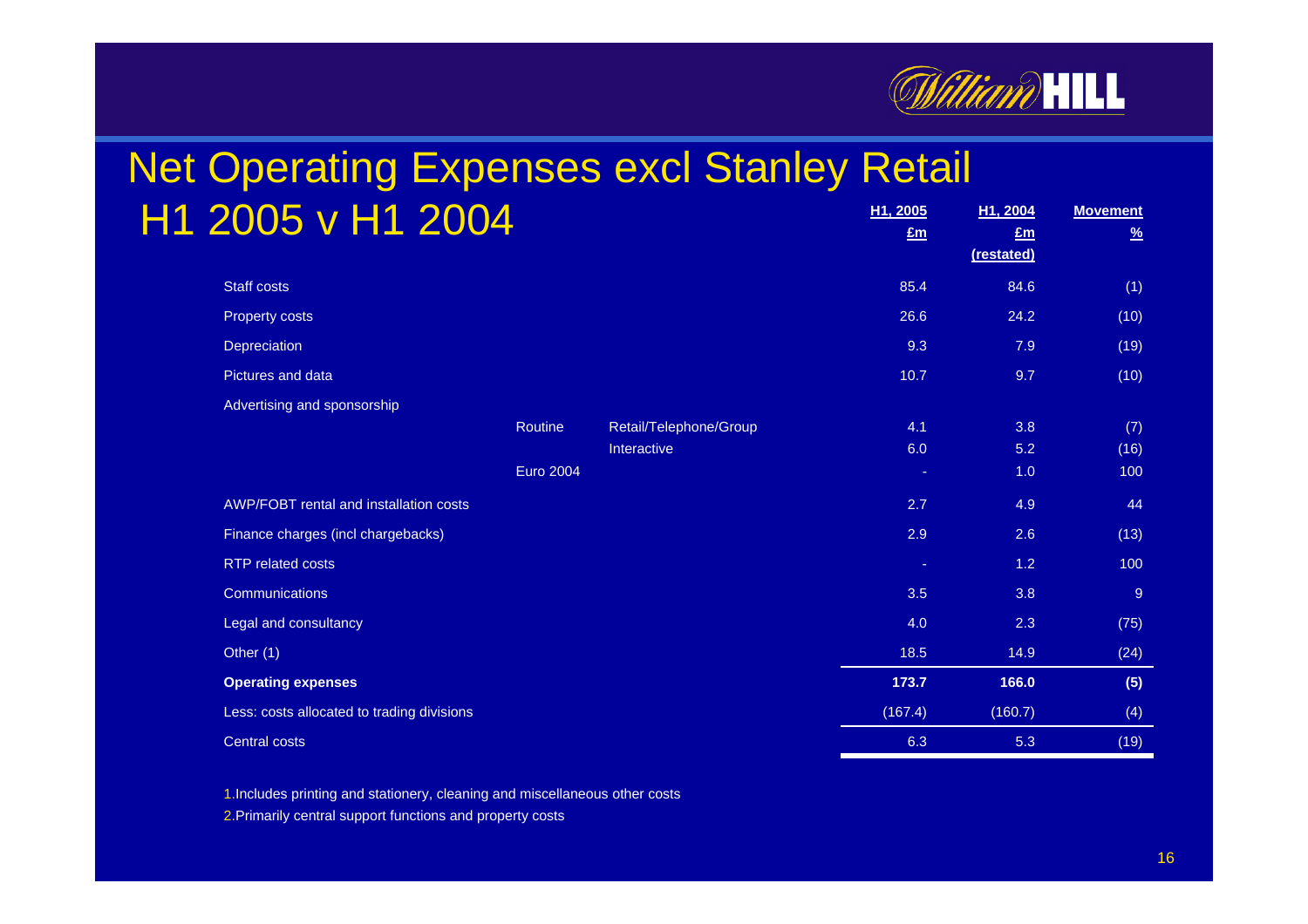

#### **Growth rate** Retail (1): Results (inc Stanley Retail) H1, 2005 v H1, 2004

¾OTC gross win reduction driven by adverse sporting results and tough comparative (results & Euro 2004)

¾FOBTs gross win showed continued growth but some substitution likely from OTC

¾Average number of trading LBOs 1,646 (H1 2004: 1,587)

(1) Includes over the counter business, FOBTs and AWPs

**Gross win** nil

**Operating profit** -9%

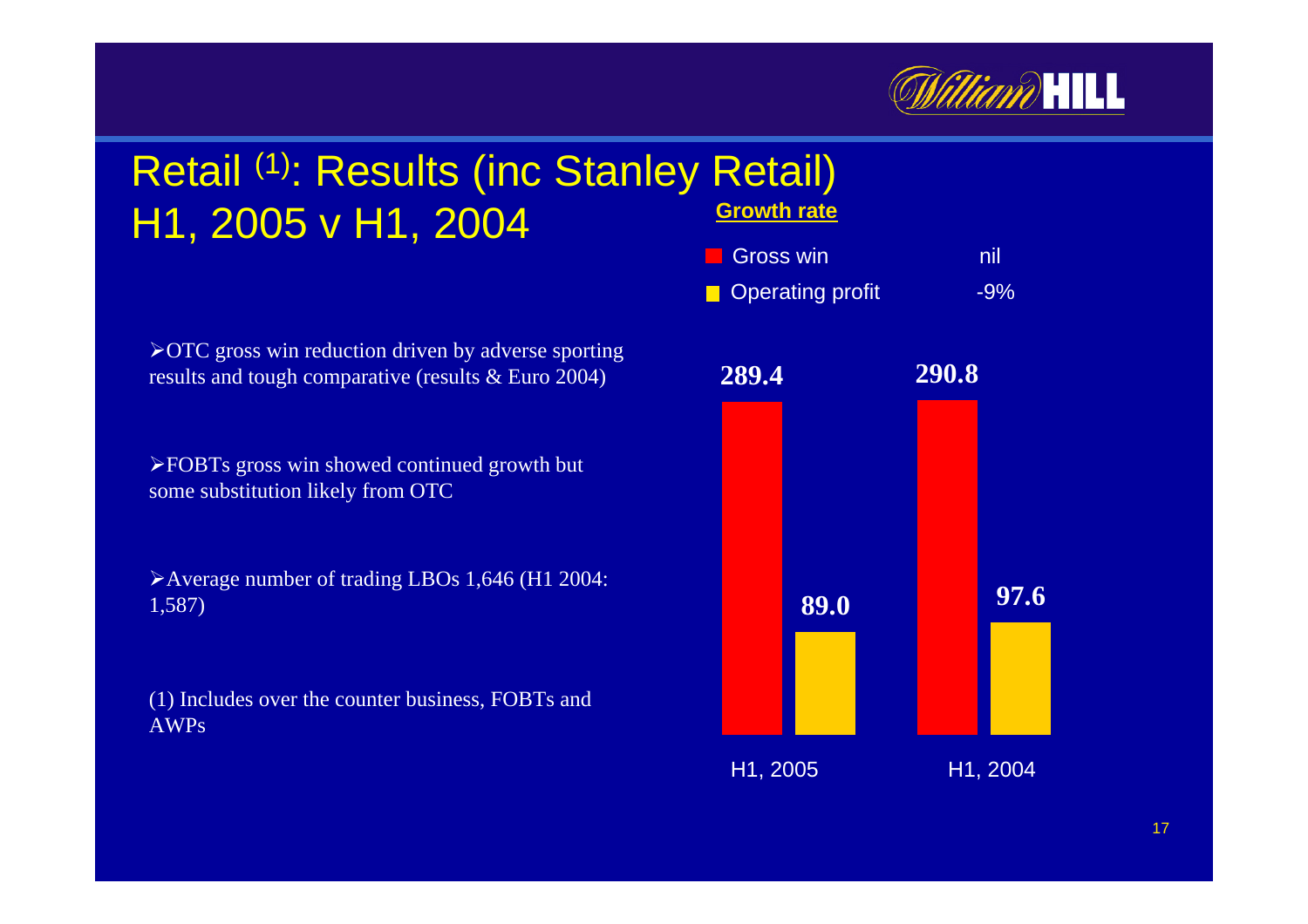

### Telephone : Results H1, 2005 v H1, 2004

- $\blacktriangleright$  More pronounced impact of adverse results
- $\blacktriangleright$ Operational leverage

#### **Growth rate**

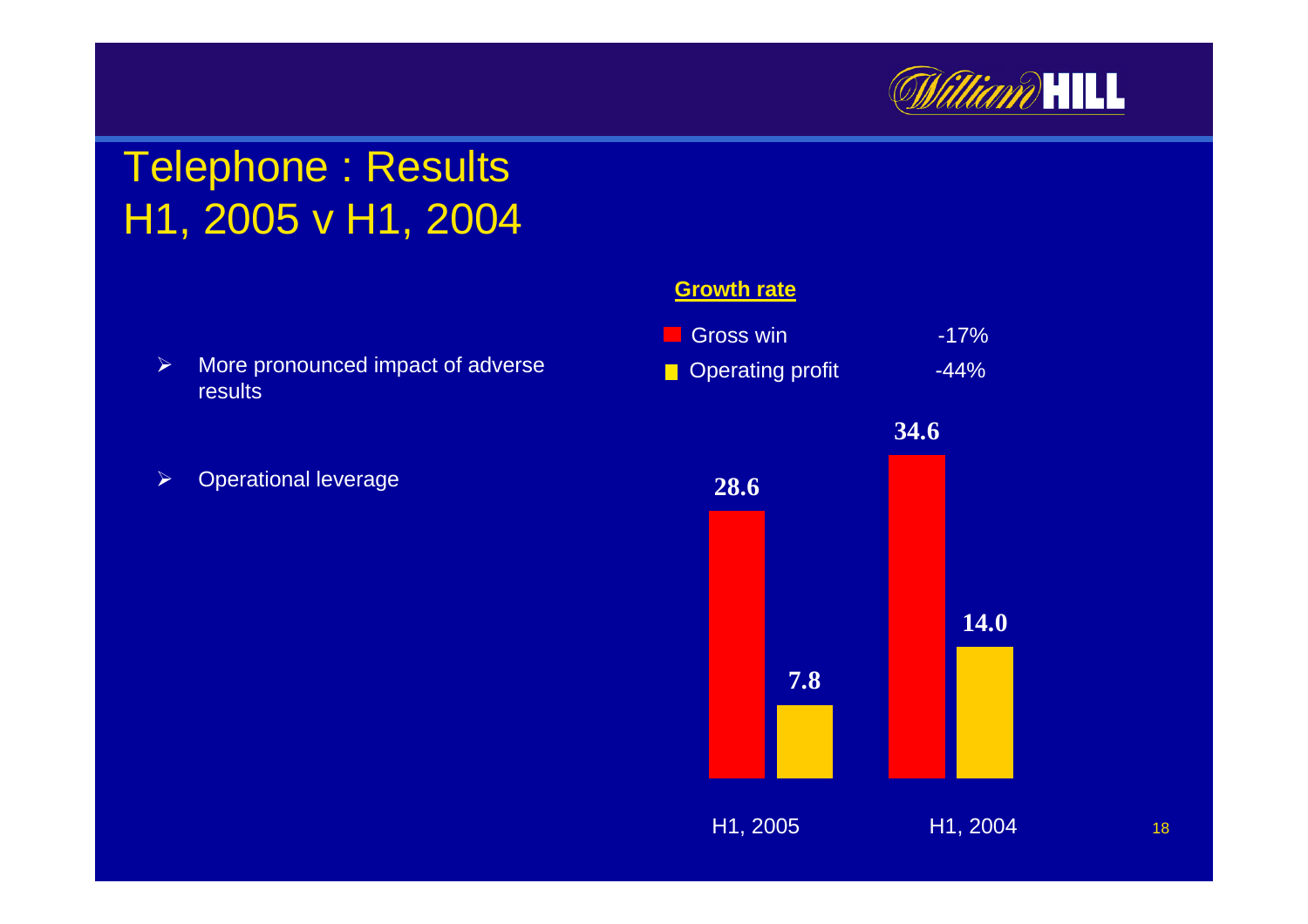

## Interactive: ResultsH1, 2005 v H1, 2004

#### **Sportbook**

 $\blacktriangleright$  Adverse sporting results offset by increased activity

#### Arcade

 $\blacktriangleright$ Extended to 8 games (now 10)

#### WHTV

- ¾New and experimental
- $\blacktriangleright$ Expanding showcase of events
- $\blacktriangleright$ Trial in LBOs

#### Casino

¾130 games

#### Poker

- $\blacktriangleright$ Upgraded product
- $\blacktriangleright$ Tournament based model utilising WHTV

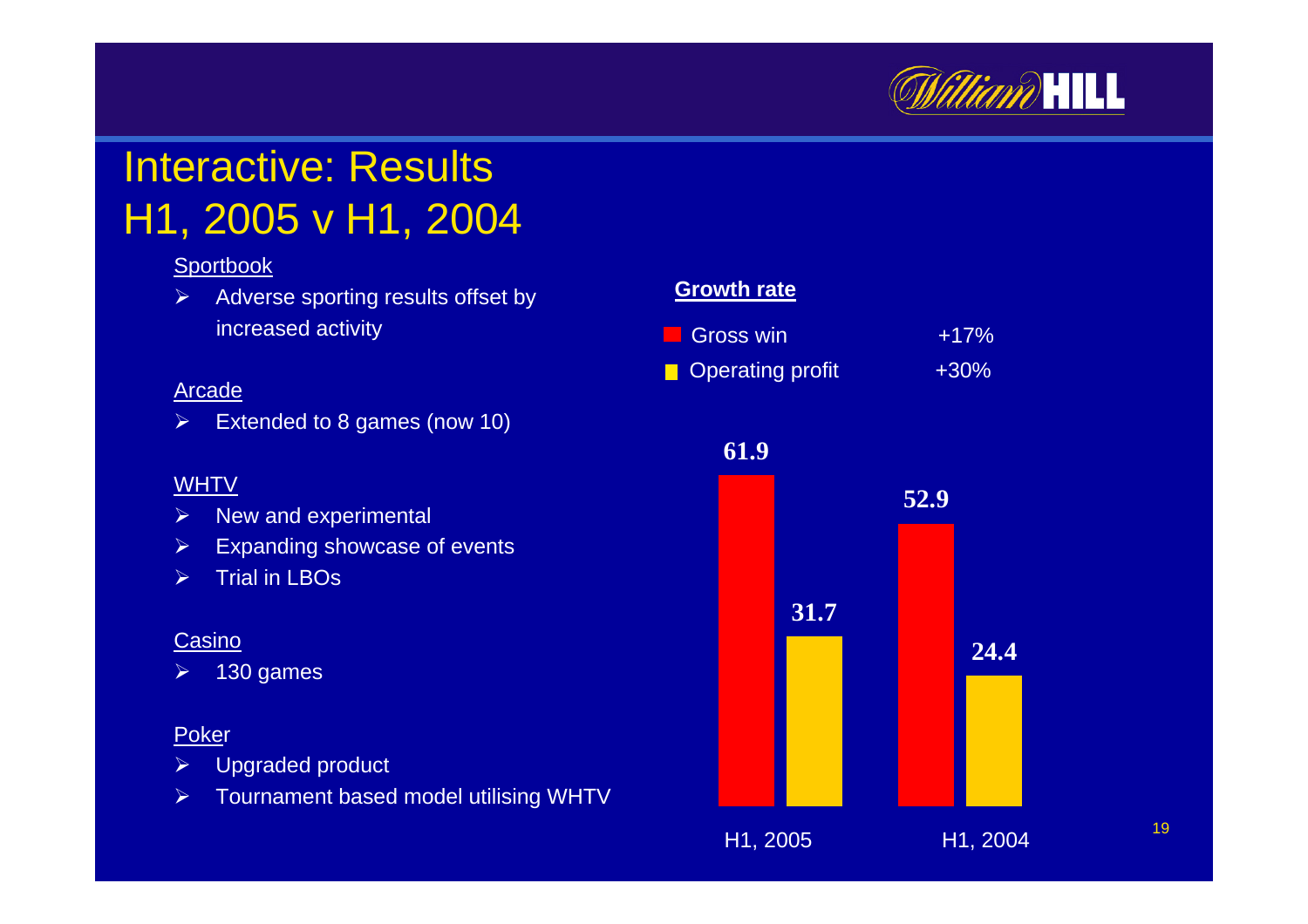

### Cashflow H1 2005 v H1 2004

|                               | H <sub>1</sub> 2005 | H1 2004 | <b>Movement</b> | <b>FY 2004</b> |
|-------------------------------|---------------------|---------|-----------------|----------------|
|                               | $E_{\rm m}$         | Em      | Em              | $E_{\rm m}$    |
| <b>EBIT</b>                   | 116.7               | 132.5   | (15.8)          | 234.1          |
| Associate Income              | (2.0)               | (1.6)   | (0.4)           | (3.1)          |
| Depreciation/Asset write offs | 9.3                 | 7.9     | 1.4             | 16.2           |
| <b>Working Capital</b>        | 9.9                 | 3.7     | 6.2             | 0.7            |
| <b>Capital Expenditure</b>    | (24.7)              | (7.2)   | (17.5)          | (27.3)         |
| <b>Taxation</b>               | (26.6)              | (27.9)  | 1.3             | (57.4)         |
| <b>Other</b>                  | (0.3)               | (0.4)   | 0.1             | (0.6)          |
|                               | 82.3                | 107.0   | (24.7)          | 162.6          |
| <b>Net Interest</b>           | (13.9)              | (11.9)  | (2.0)           | (23.3)         |
| <b>Equity dividends</b>       | (43.1)              | (37.7)  | (5.4)           | (59.6)         |
|                               | 25.3                | 57.4    | (32.1)          | 79.7           |
| <b>Acquisitions</b>           | (501.1)             |         | (501.1)         | (3.8)          |
| Refinancing/Loan Repaid       | 575.4               | (15.0)  | 590.4           | (55.5)         |
| Share buybacks                |                     | (28.8)  | 28.8            | (6.3)          |
| Increase in cash              | 99.6                | 13.6    | 86.0            | 14.1           |
| Net debt                      | (915.5)             | (338.2) | (577.3)         | (437.0)        |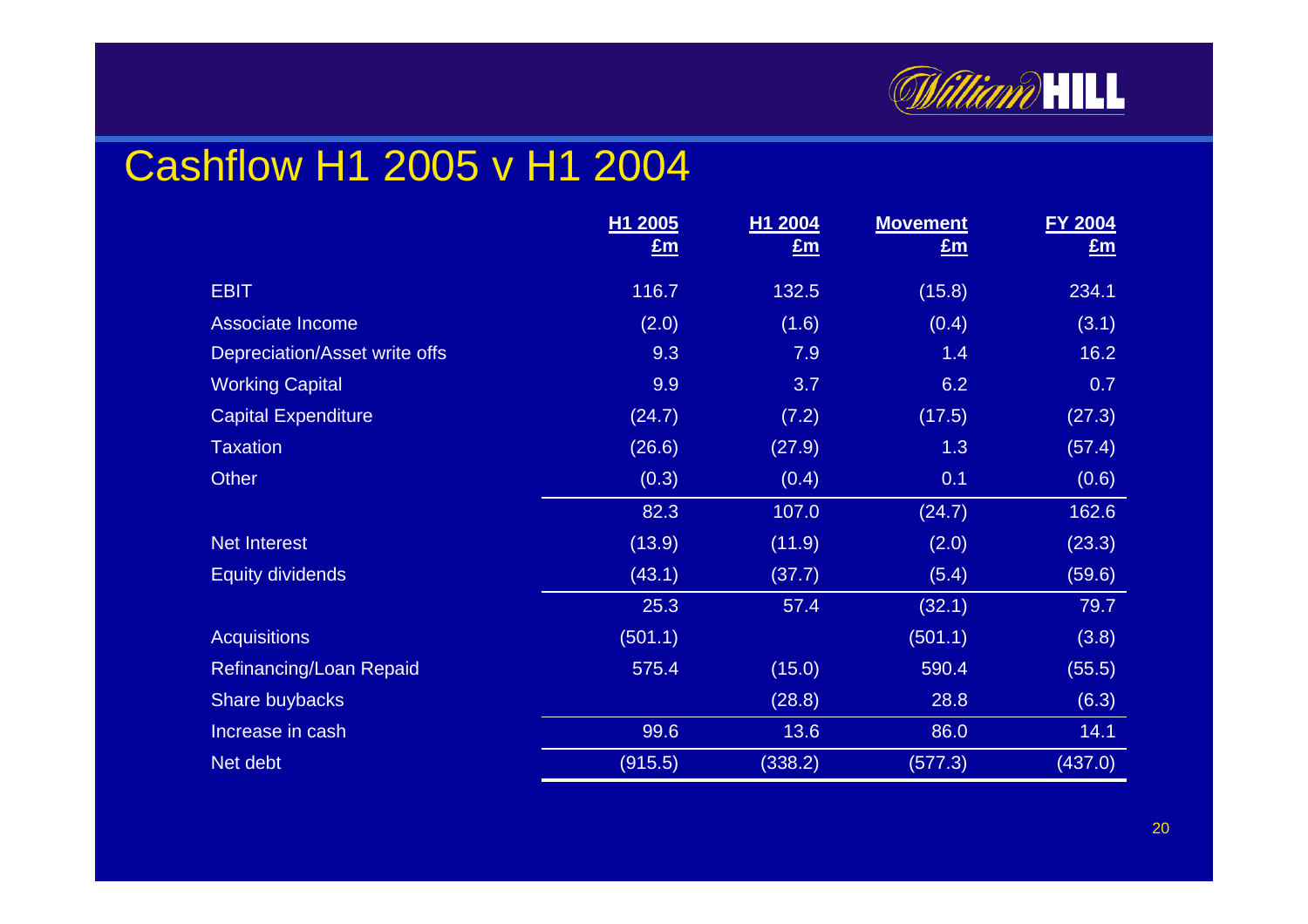

### Capital Expenditure

|                                     | H1 2005<br>Em   | FY 2005 Forecast<br>$E_m$ | <b>FY 2004</b><br>Em |
|-------------------------------------|-----------------|---------------------------|----------------------|
| <b>EPOS/Text</b>                    | $\overline{9}$  | 28                        | 8                    |
| Shop development                    | 12 <sub>2</sub> | 25                        | 19                   |
| <b>Corporate IT systems</b>         | $\overline{4}$  | 11                        | 3                    |
| <b>Other</b>                        | $\overline{1}$  | $\overline{2}$            | $\overline{2}$       |
|                                     | 25              | 66                        | 31                   |
| <b>Stanley Retail - integration</b> | $\overline{0}$  | 3                         | $\overline{0}$       |
| <b>Stanley Retail - development</b> | $\overline{0}$  | $\overline{1}$            | $\overline{0}$       |
| <b>Total</b>                        | 25              | 70                        | 31                   |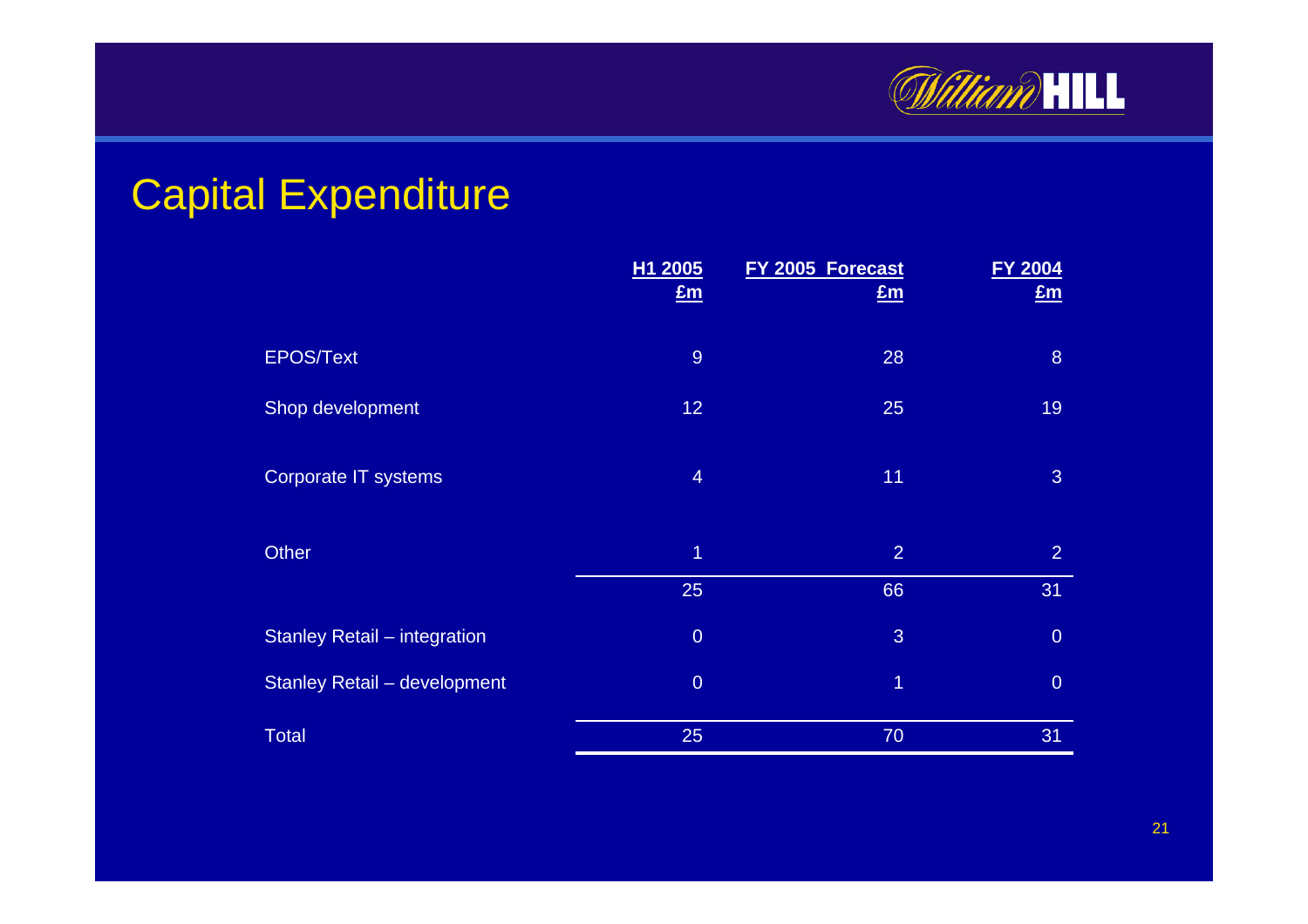

#### One off cost 2005

| <b>Profit and Loss</b>                                                                  | H1 2005<br>£m | <b>Forecast</b><br>FY 2005<br>£m | <b>Previous</b><br><b>Guidance</b><br>£m |
|-----------------------------------------------------------------------------------------|---------------|----------------------------------|------------------------------------------|
| <b>Text/EPOS Installation</b>                                                           | 2.7           | 8                                | 10 <sub>1</sub>                          |
| <b>Stanley Due Diligence/</b><br>Integration<br>Cash<br>$\blacksquare$<br>non Cash<br>÷ | 1.7           | 12 <sub>2</sub><br>3             | 10 <sub>1</sub>                          |
| Aborted return of capital                                                               | 2.8           | $\overline{3}$                   |                                          |
|                                                                                         | 7.3           | 26                               |                                          |
| <b>Balance Sheet</b>                                                                    |               |                                  | 10 <sub>1</sub>                          |
| <b>Capitalised Finance costs</b>                                                        | 4.6           | $5\overline{)}$                  |                                          |
| <b>Professional fees</b>                                                                | 4.5           | 5 <sub>2</sub>                   |                                          |
|                                                                                         |               | ----                             | ----                                     |
|                                                                                         |               | 36                               | 30                                       |
| Non cash items                                                                          |               | (3)                              |                                          |
| <b>Cash spend</b>                                                                       |               | 33                               | 30                                       |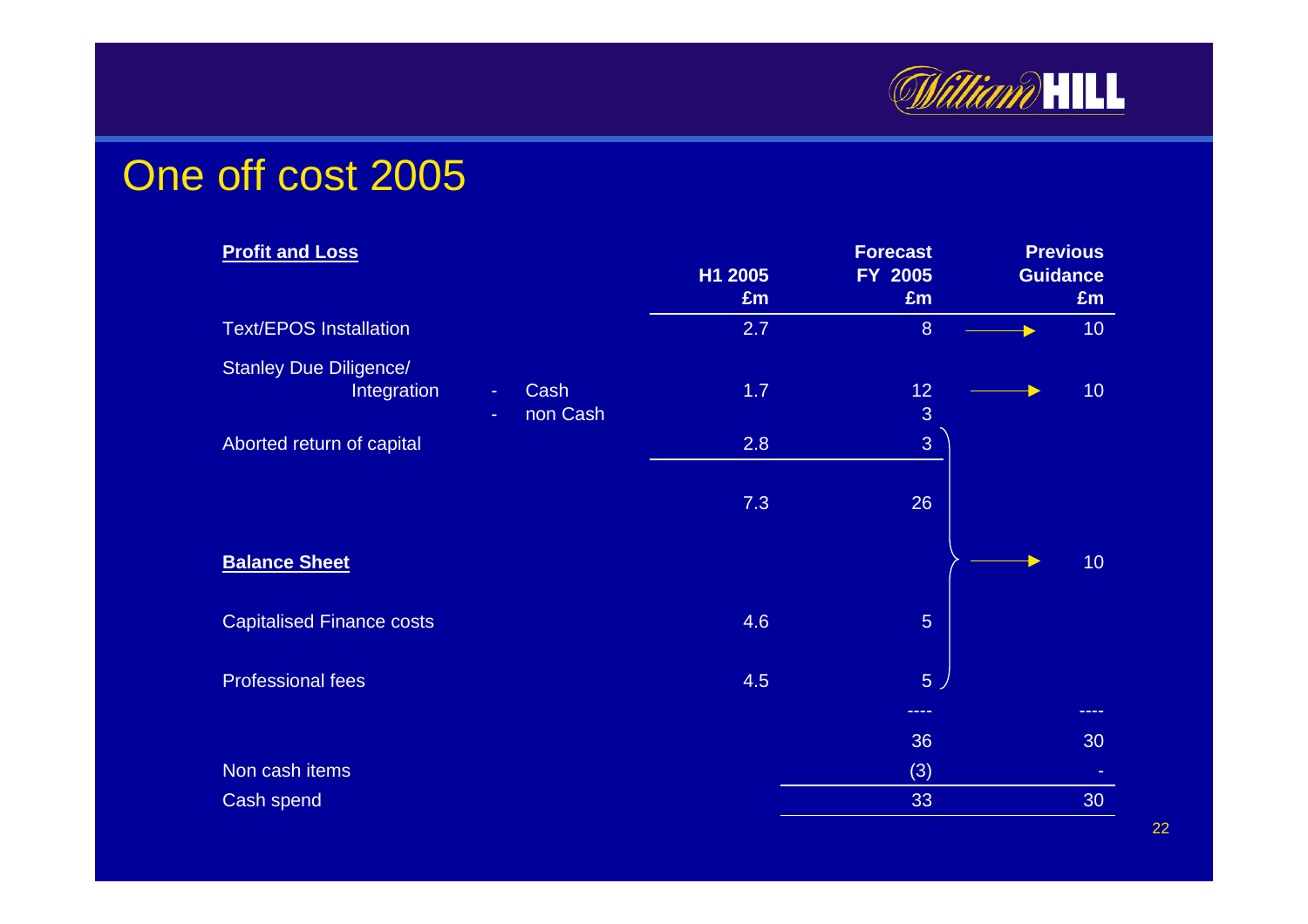

# Tom Singer

**Chief Operating Officer**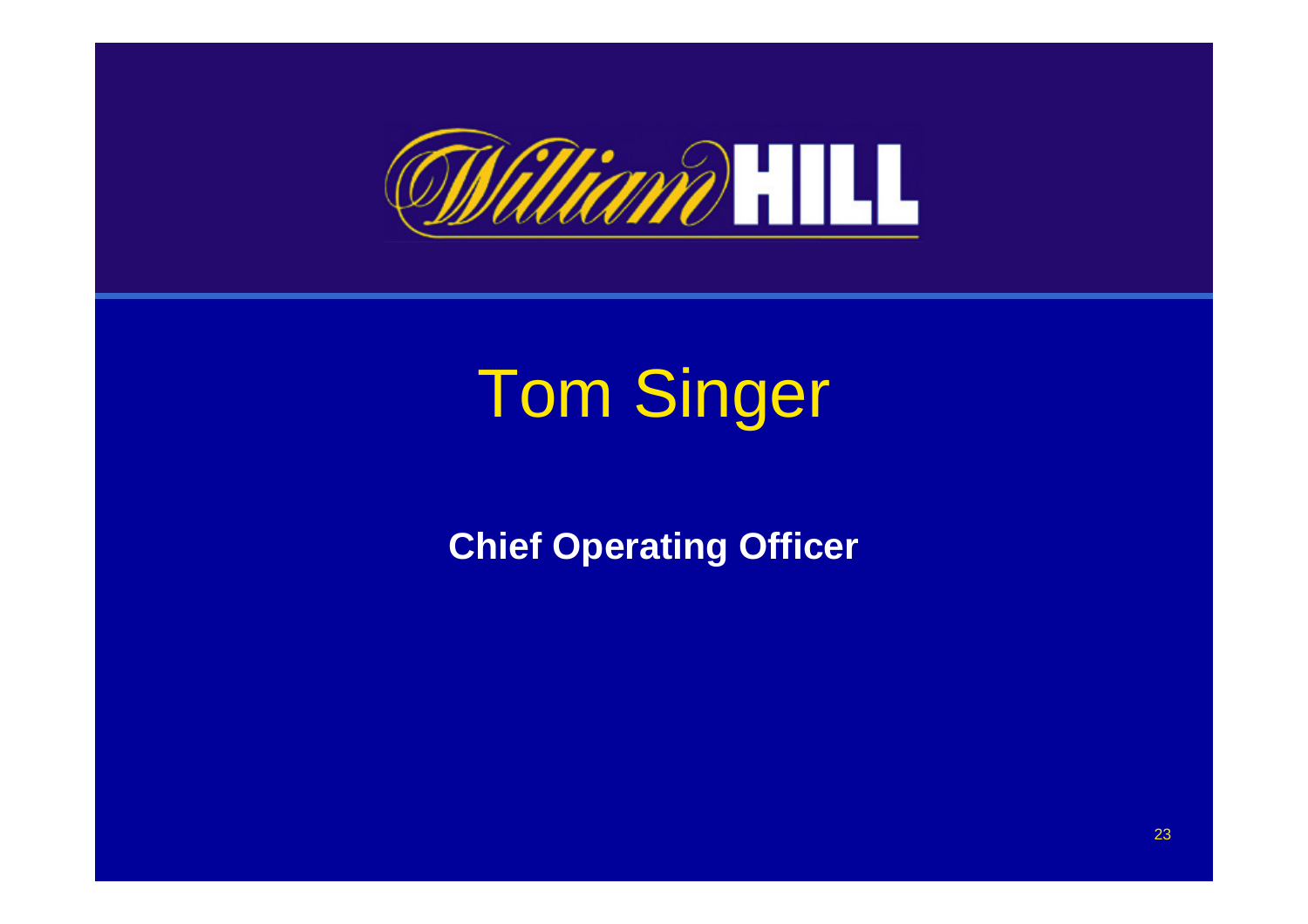

### Update on Integration of Stanley Retail

- •28 shops sold to the Tote
- •Received OFT clearance subject to agreeing undertaki ngs (c. 50 additional disposal shops)
- •Full time integration team based i n Liverpool
- •Positive feedback from Stanley Retail shop staff
- •To date no surprises
- •Initial estimate of synergies of £13m p.a. looks secure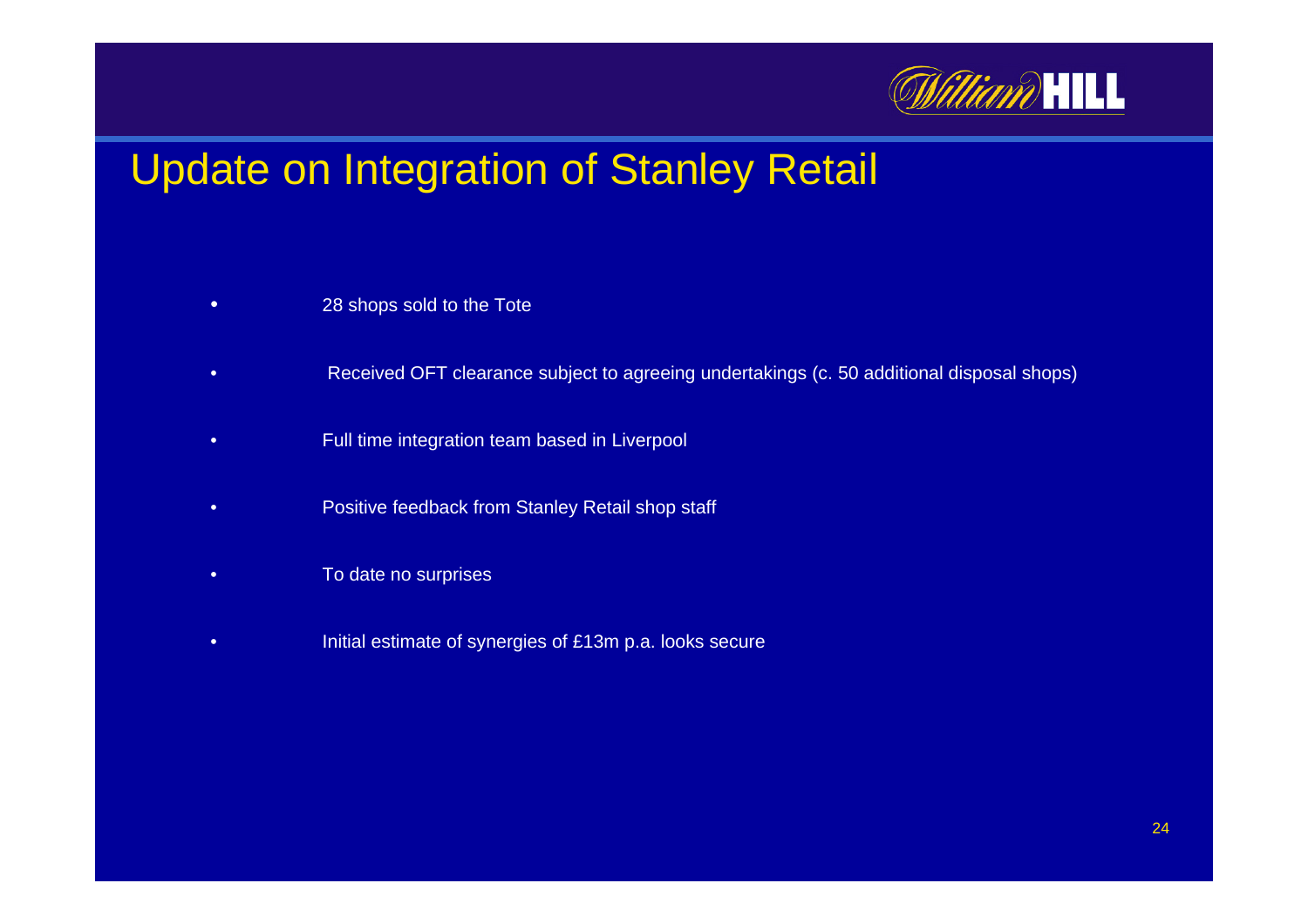

### Drivers of Near Term Value Creation

#### **Issue**

1.Single customer proposition

#### <u>Explanation</u>

- •Already harmonised prices/risk management
- •• Ceased to promote Stanleybet brand in August (post OFT clearance)
- • Move to harmonise progressively products, concessions, shop environment and proce sses
- • Introduce WH version of EPOS/ALBOS by March 2006
- •• Increasing proportion of FOBTs in machine mix
- •• Re-negotiate contracts
- • Gradual wind down of Head Office between October 2005 and March 2006
- •• Exploit purchasing power regarding consumables, utilities etc. as existing contracts expire
- •• Currently consulting on betting tax

#### 2.FOBTs

- 3.Closure of Stanley R etail head office
- 4.Re-negoti ate variety of supply contracts
- 5.Potenti al unforeseen upsi de in Eire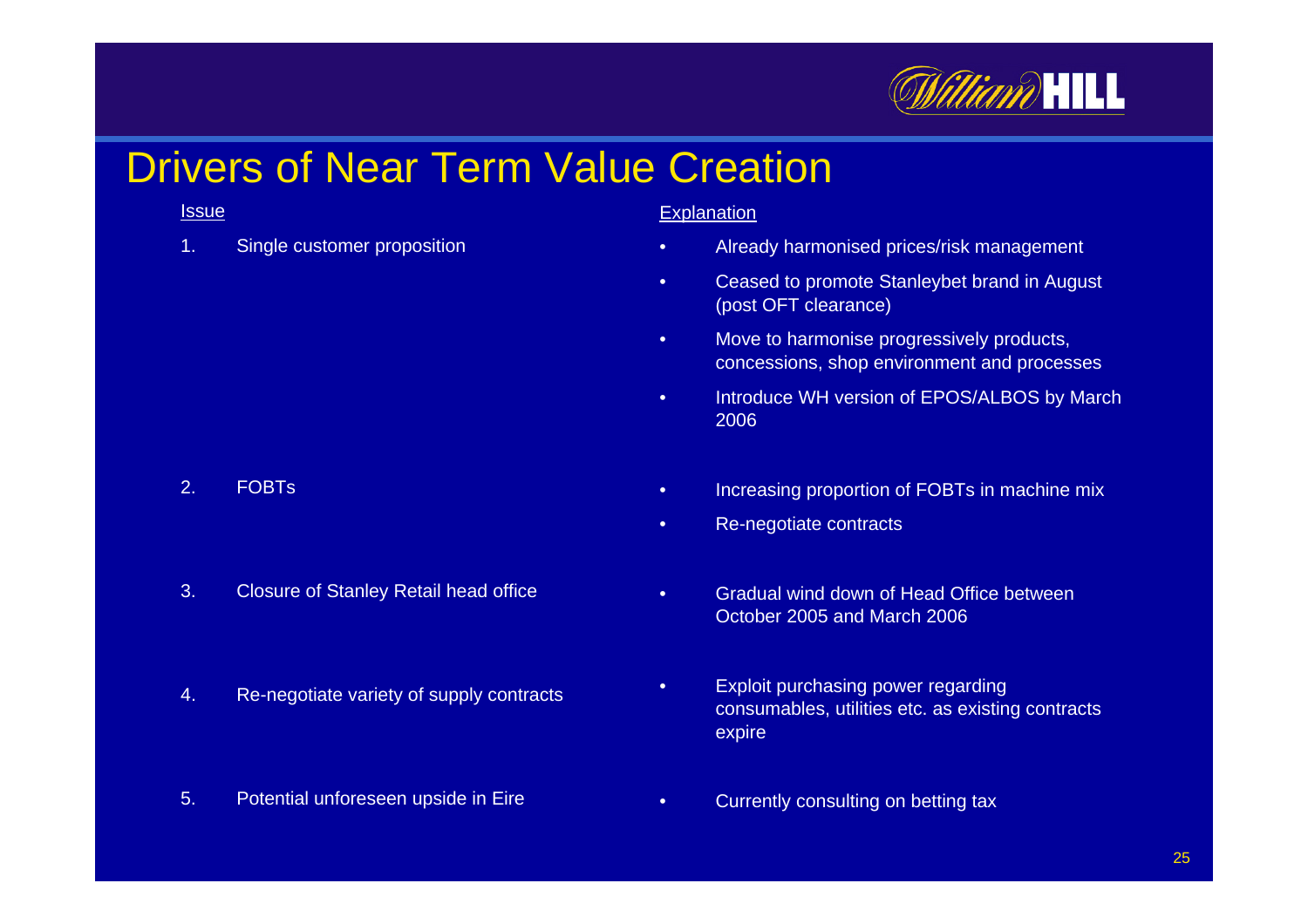

### Update on Capital Structure

- •Group targeting a net debt/EBI TDA ratio of 3.5x to be achieved over the medium term
- • Retention of some capital flexibility to accommodate:
	- Trading downturns
	- Comparest Unforeseen capital opportunities (eg bolt on acquisitions)
	- Negative devel opments in tax and/or regul ation
- •• Expect to return £200 – 300m to shareholders over the next 18 months assuming no material c hange in o perating environment (in addition to pursuing a progressive dividend policy)
- •Preferred method is on market share buy backs
- • Will update market on progress in March 2006 including possible capital reorganisation to create additional distributable reserves